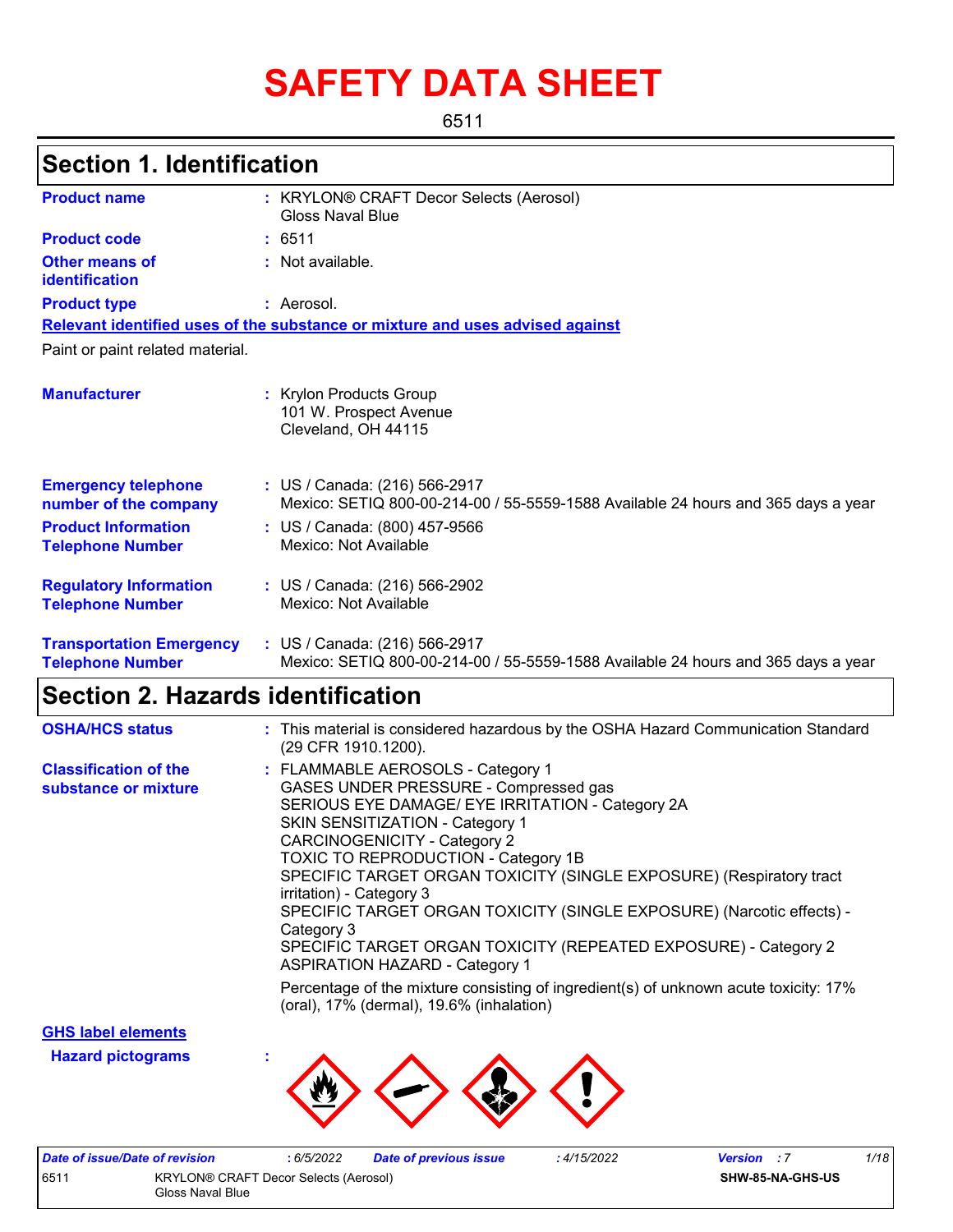### **Section 2. Hazards identification**

| <b>Signal word</b>                         | : Danger                                                                                                                                                                                                                                                                                                                                                                                                                                                                                                                                                                                                                                           |
|--------------------------------------------|----------------------------------------------------------------------------------------------------------------------------------------------------------------------------------------------------------------------------------------------------------------------------------------------------------------------------------------------------------------------------------------------------------------------------------------------------------------------------------------------------------------------------------------------------------------------------------------------------------------------------------------------------|
| <b>Hazard statements</b>                   | : Extremely flammable aerosol.<br>Contains gas under pressure; may explode if heated.<br>May be fatal if swallowed and enters airways.<br>May cause an allergic skin reaction.<br>Causes serious eye irritation.<br>May cause respiratory irritation.<br>May cause drowsiness or dizziness.<br>Suspected of causing cancer.<br>May damage fertility or the unborn child.<br>May cause damage to organs through prolonged or repeated exposure.                                                                                                                                                                                                     |
| <b>Precautionary statements</b>            |                                                                                                                                                                                                                                                                                                                                                                                                                                                                                                                                                                                                                                                    |
| <b>General</b>                             | : Read label before use. Keep out of reach of children. If medical advice is needed,<br>have product container or label at hand.                                                                                                                                                                                                                                                                                                                                                                                                                                                                                                                   |
| <b>Prevention</b>                          | : Obtain special instructions before use. Do not handle until all safety precautions have<br>been read and understood. Wear protective gloves, protective clothing and eye or face<br>protection. Keep away from heat, hot surfaces, sparks, open flames and other ignition<br>sources. No smoking. Do not spray on an open flame or other ignition source. Use<br>only outdoors or in a well-ventilated area. Do not breathe dust or mist. Wash<br>thoroughly after handling. Contaminated work clothing must not be allowed out of the<br>workplace. Pressurized container: Do not pierce or burn, even after use.                               |
| <b>Response</b>                            | : IF exposed or concerned: Get medical advice or attention. IF INHALED: Remove<br>person to fresh air and keep comfortable for breathing. Call a POISON CENTER or<br>doctor if you feel unwell. IF SWALLOWED: Immediately call a POISON CENTER or<br>doctor. Do NOT induce vomiting. Wash contaminated clothing before reuse. IF ON<br>SKIN: Wash with plenty of water. If skin irritation or rash occurs: Get medical advice or<br>attention. IF IN EYES: Rinse cautiously with water for several minutes. Remove contact<br>lenses, if present and easy to do. Continue rinsing. If eye irritation persists: Get medical<br>advice or attention. |
| <b>Storage</b>                             | : Store locked up. Protect from sunlight. Do not expose to temperatures exceeding 50<br>°C/122 °F. Store in a well-ventilated place. Keep container tightly closed.                                                                                                                                                                                                                                                                                                                                                                                                                                                                                |
| <b>Disposal</b>                            | : Dispose of contents and container in accordance with all local, regional, national and<br>international regulations.                                                                                                                                                                                                                                                                                                                                                                                                                                                                                                                             |
| <b>Supplemental label</b><br>elements      | DELAYED EFFECTS FROM LONG TERM OVEREXPOSURE. Contains solvents which<br>can cause permanent brain and nervous system damage. Intentional misuse by<br>deliberately concentrating and inhaling the contents can be harmful or fatal. WARNING:<br>This product contains chemicals known to the State of California to cause cancer and<br>birth defects or other reproductive harm.                                                                                                                                                                                                                                                                  |
|                                            | Please refer to the SDS for additional information. Keep out of reach of children. Keep<br>upright in a cool, dry place. Do not discard empty can in trash compactor.                                                                                                                                                                                                                                                                                                                                                                                                                                                                              |
| <b>Hazards not otherwise</b><br>classified | : DANGER: Rags, steel wool, other waste soaked with this product, and sanding residue<br>may spontaneously catch fire if improperly discarded. Immediately place rags, steel<br>wool, other waste soaked with this product, and sanding residue in a sealed, water-filled,<br>metal container. Dispose of in accordance with local fire regulations.                                                                                                                                                                                                                                                                                               |

### **Section 3. Composition/information on ingredients**

| Substance/mixture     | : Mixture        |
|-----------------------|------------------|
| <b>Other means of</b> | : Not available. |
| <b>identification</b> |                  |

**CAS number/other identifiers**

|     | ale of issue/Date of rev |       |
|-----|--------------------------|-------|
| 511 |                          | KRYL  |
|     |                          | Gloss |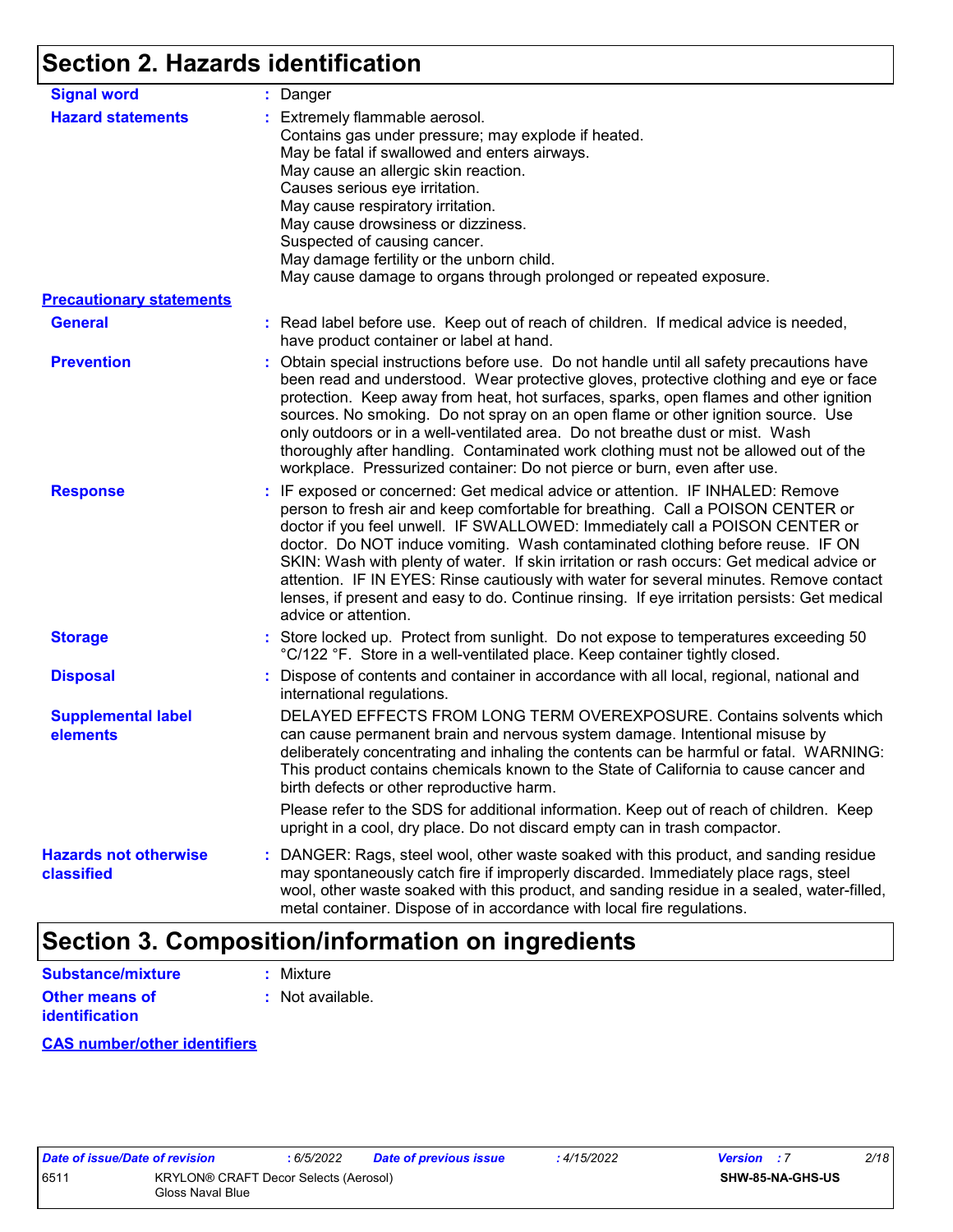### **Section 3. Composition/information on ingredients**

| <b>Ingredient name</b>               | % by weight | <b>CAS number</b> |
|--------------------------------------|-------------|-------------------|
| l Acetone                            | 225 - ≤50   | 67-64-1           |
| Propane                              | l≥10 - ≤25  | 74-98-6           |
| Butane                               | ≤10         | 106-97-8          |
| n-Butyl Acetate                      | $ $ < 10    | 123-86-4          |
| 2-Propoxyethanol                     | $\leq$ 3    | 2807-30-9         |
| 2-methoxy-1-methylethyl acetate      | ՝≤3         | 108-65-6          |
| Zirconium 2-Ethylhexanoate           | l≤0.3       | 22464-99-9        |
| Methyl Ethyl Ketoxime                | l≤0.3       | 96-29-7           |
| Light Aromatic Hydrocarbons          | l≤0.3       | 64742-95-6        |
| Cobalt 2-Ethylhexanoate              | l≤0.3       | 136-52-7          |
| Hydrotreated Heavy Petroleum Naphtha | l≤0.3       | 64742-48-9        |

Any concentration shown as a range is to protect confidentiality or is due to batch variation.

**There are no additional ingredients present which, within the current knowledge of the supplier and in the concentrations applicable, are classified and hence require reporting in this section.**

**Occupational exposure limits, if available, are listed in Section 8.**

### **Section 4. First aid measures**

#### **Description of necessary first aid measures**

| <b>Eye contact</b>  | : Immediately flush eyes with plenty of water, occasionally lifting the upper and lower<br>eyelids. Check for and remove any contact lenses. Continue to rinse for at least 10<br>minutes. Get medical attention.                                                                                                                                                                                                                                                                                                                                                                                                                                                                                                                                       |
|---------------------|---------------------------------------------------------------------------------------------------------------------------------------------------------------------------------------------------------------------------------------------------------------------------------------------------------------------------------------------------------------------------------------------------------------------------------------------------------------------------------------------------------------------------------------------------------------------------------------------------------------------------------------------------------------------------------------------------------------------------------------------------------|
| <b>Inhalation</b>   | : Remove victim to fresh air and keep at rest in a position comfortable for breathing. If it<br>is suspected that fumes are still present, the rescuer should wear an appropriate mask<br>or self-contained breathing apparatus. If not breathing, if breathing is irregular or if<br>respiratory arrest occurs, provide artificial respiration or oxygen by trained personnel. It<br>may be dangerous to the person providing aid to give mouth-to-mouth resuscitation.<br>Get medical attention. If necessary, call a poison center or physician. If unconscious,<br>place in recovery position and get medical attention immediately. Maintain an open<br>airway. Loosen tight clothing such as a collar, tie, belt or waistband.                    |
| <b>Skin contact</b> | : Wash with plenty of soap and water. Remove contaminated clothing and shoes. Wash<br>contaminated clothing thoroughly with water before removing it, or wear gloves.<br>Continue to rinse for at least 10 minutes. Get medical attention. In the event of any<br>complaints or symptoms, avoid further exposure. Wash clothing before reuse. Clean<br>shoes thoroughly before reuse.                                                                                                                                                                                                                                                                                                                                                                   |
| <b>Ingestion</b>    | : Get medical attention immediately. Call a poison center or physician. Wash out mouth<br>with water. Remove dentures if any. If material has been swallowed and the exposed<br>person is conscious, give small quantities of water to drink. Stop if the exposed person<br>feels sick as vomiting may be dangerous. Aspiration hazard if swallowed. Can enter<br>lungs and cause damage. Do not induce vomiting. If vomiting occurs, the head should<br>be kept low so that vomit does not enter the lungs. Never give anything by mouth to an<br>unconscious person. If unconscious, place in recovery position and get medical<br>attention immediately. Maintain an open airway. Loosen tight clothing such as a collar,<br>tie, belt or waistband. |

**Most important symptoms/effects, acute and delayed**

| <b>Potential acute health effects</b> |                                                                                                                              |
|---------------------------------------|------------------------------------------------------------------------------------------------------------------------------|
| Eye contact                           | : Causes serious eye irritation.                                                                                             |
| <b>Inhalation</b>                     | : Can cause central nervous system (CNS) depression. May cause drowsiness or<br>dizziness. May cause respiratory irritation. |
| <b>Skin contact</b>                   | : May cause an allergic skin reaction.                                                                                       |

| Date of issue/Date of revision |                                                           | 6/5/2022 | <b>Date of previous issue</b> | : 4/15/2022 | <b>Version</b> : 7 |                  | 3/18 |
|--------------------------------|-----------------------------------------------------------|----------|-------------------------------|-------------|--------------------|------------------|------|
| 6511                           | KRYLON® CRAFT Decor Selects (Aerosol)<br>Gloss Naval Blue |          |                               |             |                    | SHW-85-NA-GHS-US |      |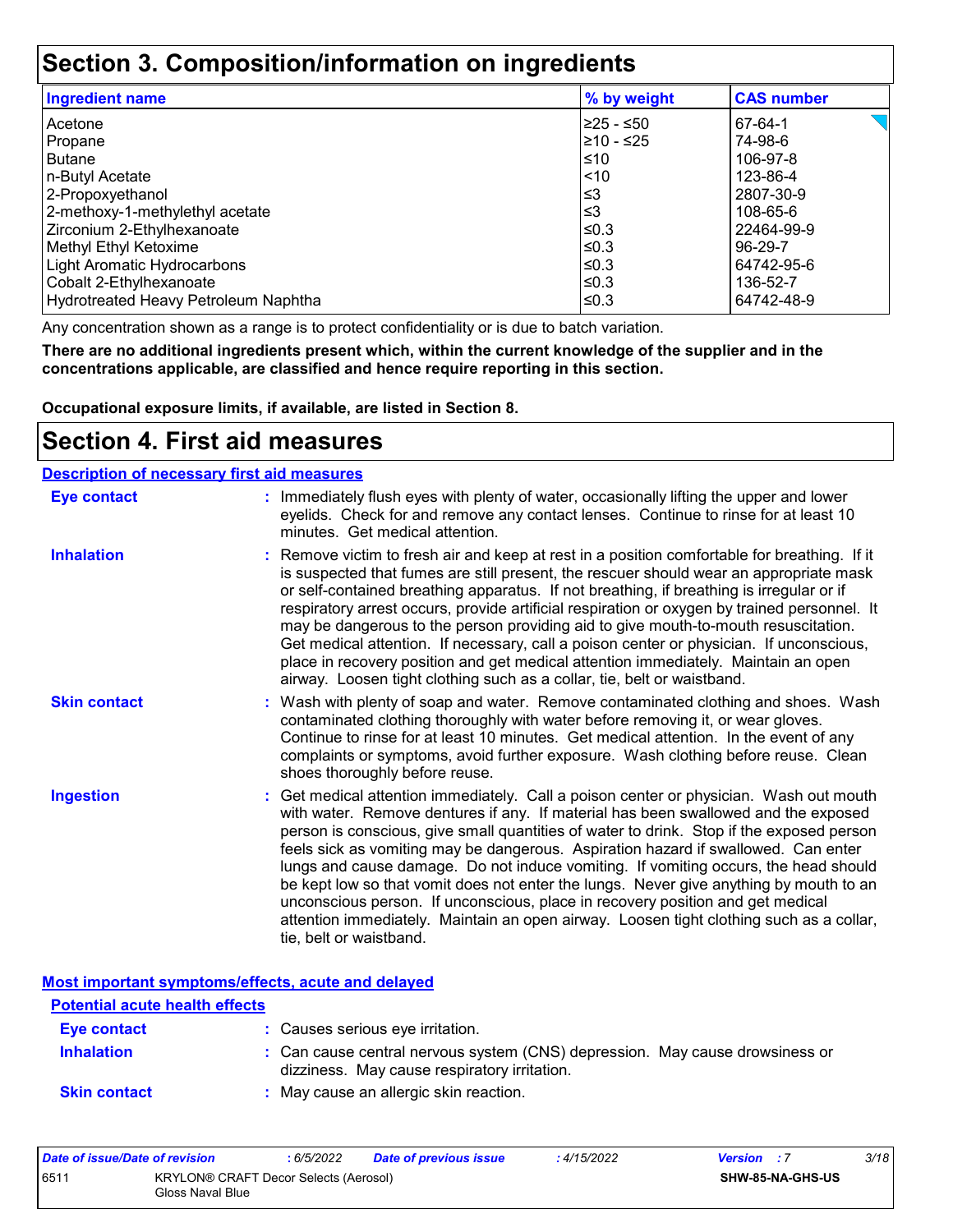# **Section 4. First aid measures**

| <b>Ingestion</b>                  | : Can cause central nervous system (CNS) depression. May be fatal if swallowed and<br>enters airways.                                                                                                                                                                                                                                                                                                           |
|-----------------------------------|-----------------------------------------------------------------------------------------------------------------------------------------------------------------------------------------------------------------------------------------------------------------------------------------------------------------------------------------------------------------------------------------------------------------|
| Over-exposure signs/symptoms      |                                                                                                                                                                                                                                                                                                                                                                                                                 |
| <b>Eye contact</b>                | : Adverse symptoms may include the following:<br>pain or irritation<br>watering<br>redness                                                                                                                                                                                                                                                                                                                      |
| <b>Inhalation</b>                 | : Adverse symptoms may include the following:<br>respiratory tract irritation<br>coughing<br>nausea or vomiting<br>headache<br>drowsiness/fatigue<br>dizziness/vertigo<br>unconsciousness<br>reduced fetal weight<br>increase in fetal deaths<br>skeletal malformations                                                                                                                                         |
| <b>Skin contact</b>               | : Adverse symptoms may include the following:<br>irritation<br>redness<br>reduced fetal weight<br>increase in fetal deaths<br>skeletal malformations                                                                                                                                                                                                                                                            |
| <b>Ingestion</b>                  | : Adverse symptoms may include the following:<br>nausea or vomiting<br>reduced fetal weight<br>increase in fetal deaths<br>skeletal malformations                                                                                                                                                                                                                                                               |
|                                   | Indication of immediate medical attention and special treatment needed, if necessary                                                                                                                                                                                                                                                                                                                            |
| <b>Notes to physician</b>         | : Treat symptomatically. Contact poison treatment specialist immediately if large<br>quantities have been ingested or inhaled.                                                                                                                                                                                                                                                                                  |
| <b>Specific treatments</b>        | : No specific treatment.                                                                                                                                                                                                                                                                                                                                                                                        |
| <b>Protection of first-aiders</b> | : No action shall be taken involving any personal risk or without suitable training. If it is<br>suspected that fumes are still present, the rescuer should wear an appropriate mask or<br>self-contained breathing apparatus. It may be dangerous to the person providing aid to<br>give mouth-to-mouth resuscitation. Wash contaminated clothing thoroughly with water<br>before removing it, or wear gloves. |
|                                   |                                                                                                                                                                                                                                                                                                                                                                                                                 |

**See toxicological information (Section 11)**

## **Section 5. Fire-fighting measures**

| <b>Extinguishing media</b>                           |                                                                                                                                                                                                                                                                                                                                                                                                                                                       |             |                    |      |
|------------------------------------------------------|-------------------------------------------------------------------------------------------------------------------------------------------------------------------------------------------------------------------------------------------------------------------------------------------------------------------------------------------------------------------------------------------------------------------------------------------------------|-------------|--------------------|------|
| <b>Suitable extinguishing</b><br>media               | : Use an extinguishing agent suitable for the surrounding fire.                                                                                                                                                                                                                                                                                                                                                                                       |             |                    |      |
| <b>Unsuitable extinguishing</b><br>media             | $:$ None known.                                                                                                                                                                                                                                                                                                                                                                                                                                       |             |                    |      |
| <b>Specific hazards arising</b><br>from the chemical | : Extremely flammable aerosol. Runoff to sewer may create fire or explosion hazard. In<br>a fire or if heated, a pressure increase will occur and the container may burst, with the<br>risk of a subsequent explosion. Gas may accumulate in low or confined areas or travel<br>a considerable distance to a source of ignition and flash back, causing fire or explosion.<br>Bursting aerosol containers may be propelled from a fire at high speed. |             |                    |      |
| Date of issue/Date of revision                       | <b>Date of previous issue</b><br>:6/5/2022                                                                                                                                                                                                                                                                                                                                                                                                            | : 4/15/2022 | <b>Version</b> : 7 | 4/18 |
| 6511<br>Gloss Naval Blue                             | <b>KRYLON® CRAFT Decor Selects (Aerosol)</b>                                                                                                                                                                                                                                                                                                                                                                                                          |             | SHW-85-NA-GHS-US   |      |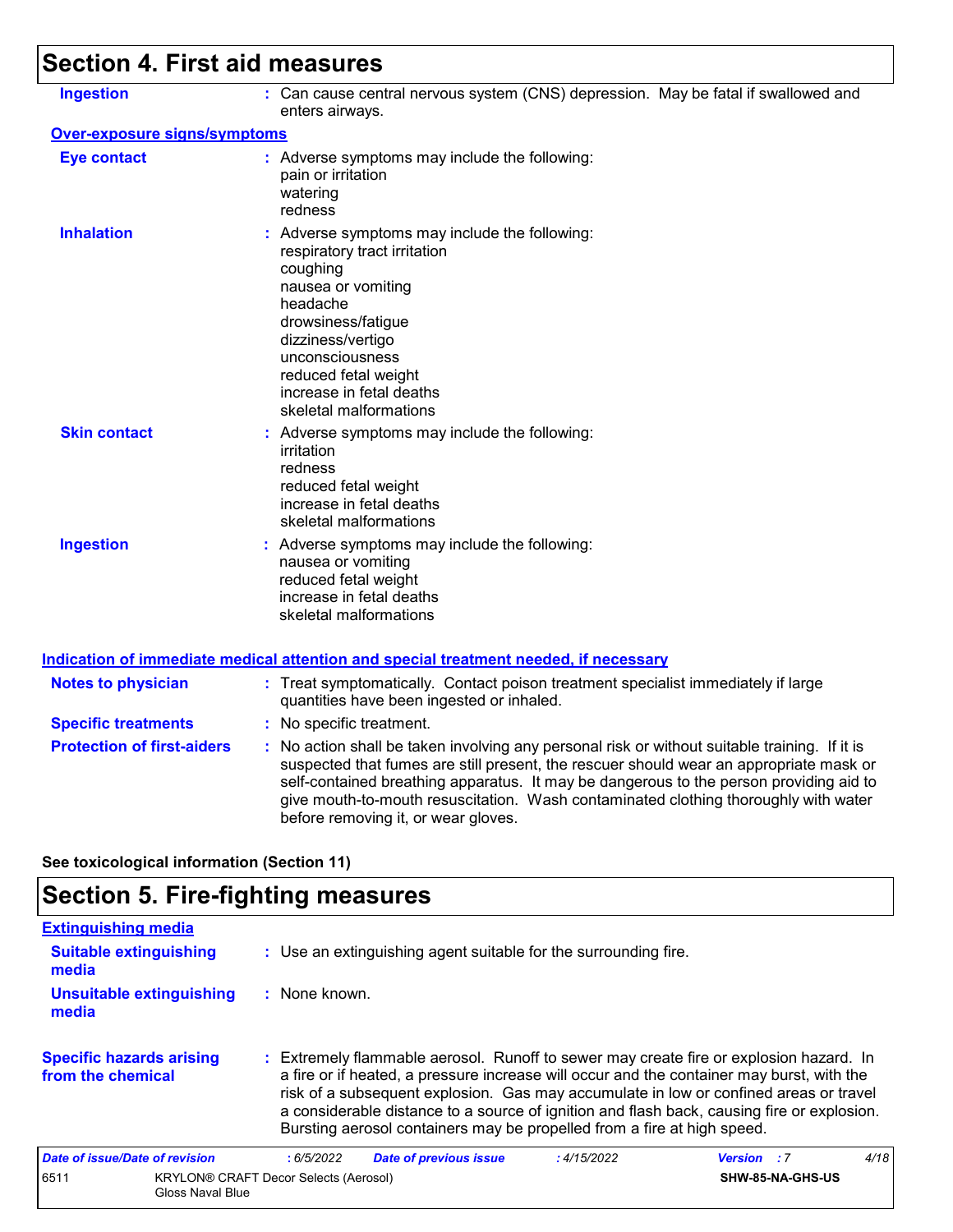### **Section 5. Fire-fighting measures**

| <b>Hazardous thermal</b><br>decomposition products       | Decomposition products may include the following materials:<br>carbon dioxide<br>carbon monoxide                                                                                                                                                                                                                              |
|----------------------------------------------------------|-------------------------------------------------------------------------------------------------------------------------------------------------------------------------------------------------------------------------------------------------------------------------------------------------------------------------------|
| <b>Special protective actions</b><br>for fire-fighters   | : Promptly isolate the scene by removing all persons from the vicinity of the incident if<br>there is a fire. No action shall be taken involving any personal risk or without suitable<br>training. Move containers from fire area if this can be done without risk. Use water<br>spray to keep fire-exposed containers cool. |
| <b>Special protective</b><br>equipment for fire-fighters | : Fire-fighters should wear appropriate protective equipment and self-contained breathing<br>apparatus (SCBA) with a full face-piece operated in positive pressure mode.                                                                                                                                                      |

### **Section 6. Accidental release measures**

|                                                                                                  | <b>Personal precautions, protective equipment and emergency procedures</b>                                                                                                                                                                                                                                                                                                                                                                                                                                                                                                                                                                                                                                                                                                       |
|--------------------------------------------------------------------------------------------------|----------------------------------------------------------------------------------------------------------------------------------------------------------------------------------------------------------------------------------------------------------------------------------------------------------------------------------------------------------------------------------------------------------------------------------------------------------------------------------------------------------------------------------------------------------------------------------------------------------------------------------------------------------------------------------------------------------------------------------------------------------------------------------|
| For non-emergency<br>personnel                                                                   | : No action shall be taken involving any personal risk or without suitable training.<br>Evacuate surrounding areas. Keep unnecessary and unprotected personnel from<br>entering. In the case of aerosols being ruptured, care should be taken due to the rapid<br>escape of the pressurized contents and propellant. If a large number of containers are<br>ruptured, treat as a bulk material spillage according to the instructions in the clean-up<br>section. Do not touch or walk through spilled material. Shut off all ignition sources. No<br>flares, smoking or flames in hazard area. Avoid breathing vapor or mist. Provide<br>adequate ventilation. Wear appropriate respirator when ventilation is inadequate. Put<br>on appropriate personal protective equipment. |
| For emergency responders                                                                         | : If specialized clothing is required to deal with the spillage, take note of any information in<br>Section 8 on suitable and unsuitable materials. See also the information in "For non-<br>emergency personnel".                                                                                                                                                                                                                                                                                                                                                                                                                                                                                                                                                               |
| <b>Environmental precautions</b><br><b>Methods and materials for containment and cleaning up</b> | : Avoid dispersal of spilled material and runoff and contact with soil, waterways, drains<br>and sewers. Inform the relevant authorities if the product has caused environmental<br>pollution (sewers, waterways, soil or air).                                                                                                                                                                                                                                                                                                                                                                                                                                                                                                                                                  |
|                                                                                                  |                                                                                                                                                                                                                                                                                                                                                                                                                                                                                                                                                                                                                                                                                                                                                                                  |
| <b>Small spill</b>                                                                               | : Stop leak if without risk. Move containers from spill area. Use spark-proof tools and<br>explosion-proof equipment. Dilute with water and mop up if water-soluble. Alternatively,<br>or if water-insoluble, absorb with an inert dry material and place in an appropriate waste<br>disposal container. Dispose of via a licensed waste disposal contractor.                                                                                                                                                                                                                                                                                                                                                                                                                    |
| <b>Large spill</b>                                                                               | Stop leak if without risk. Move containers from spill area. Use spark-proof tools and<br>explosion-proof equipment. Approach release from upwind. Prevent entry into sewers,<br>water courses, basements or confined areas. Wash spillages into an effluent treatment<br>plant or proceed as follows. Contain and collect spillage with non-combustible,<br>absorbent material e.g. sand, earth, vermiculite or diatomaceous earth and place in<br>container for disposal according to local regulations (see Section 13). Dispose of via a<br>licensed waste disposal contractor. Contaminated absorbent material may pose the<br>same hazard as the spilled product. Note: see Section 1 for emergency contact<br>information and Section 13 for waste disposal.               |

### **Section 7. Handling and storage**

#### **Precautions for safe handling**

|  | FIULGULIVU IIIGAƏLI |  |  |
|--|---------------------|--|--|
|  |                     |  |  |
|  |                     |  |  |
|  |                     |  |  |
|  |                     |  |  |

**Protective measures :** Put on appropriate personal protective equipment (see Section 8). Persons with a history of skin sensitization problems should not be employed in any process in which this product is used. Pressurized container: protect from sunlight and do not expose to temperatures exceeding 50°C. Do not pierce or burn, even after use. Avoid exposure obtain special instructions before use. Avoid exposure during pregnancy. Do not handle until all safety precautions have been read and understood. Do not get in eyes or on skin or clothing. Do not breathe vapor or mist. Do not swallow. Avoid breathing

| Date of issue/Date of revision |                                                           | 6/5/2022 | <b>Date of previous issue</b> | : 4/15/2022 | <b>Version</b> : 7 |                         | 5/18 |
|--------------------------------|-----------------------------------------------------------|----------|-------------------------------|-------------|--------------------|-------------------------|------|
| 6511                           | KRYLON® CRAFT Decor Selects (Aerosol)<br>Gloss Naval Blue |          |                               |             |                    | <b>SHW-85-NA-GHS-US</b> |      |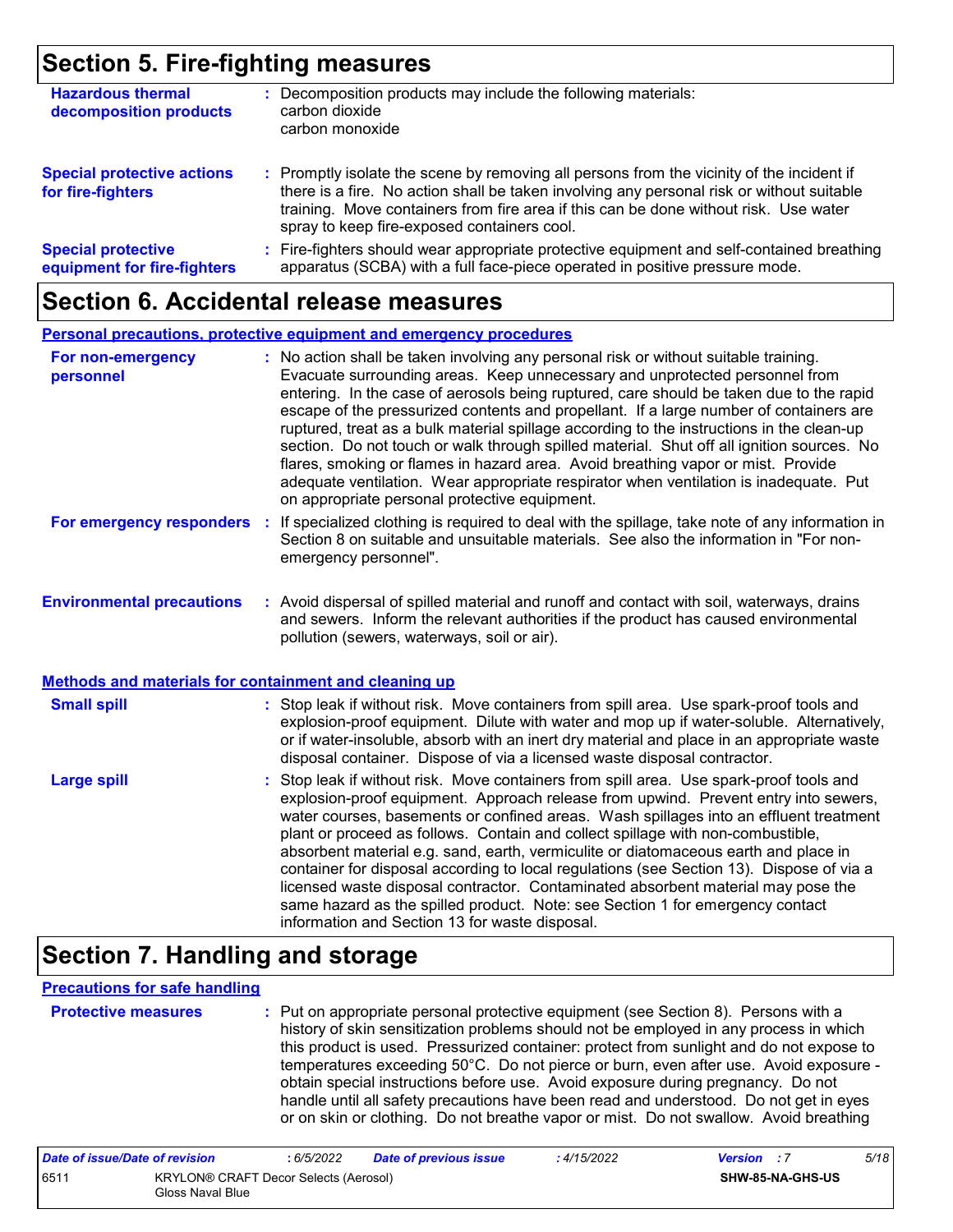### **Section 7. Handling and storage**

|                                                                                  | gas. Use only with adequate ventilation. Wear appropriate respirator when ventilation is<br>inadequate. Store and use away from heat, sparks, open flame or any other ignition<br>source. Use explosion-proof electrical (ventilating, lighting and material handling)<br>equipment. Use only non-sparking tools. Empty containers retain product residue and<br>can be hazardous.                                   |
|----------------------------------------------------------------------------------|----------------------------------------------------------------------------------------------------------------------------------------------------------------------------------------------------------------------------------------------------------------------------------------------------------------------------------------------------------------------------------------------------------------------|
| <b>Advice on general</b><br>occupational hygiene                                 | : Eating, drinking and smoking should be prohibited in areas where this material is<br>handled, stored and processed. Workers should wash hands and face before eating,<br>drinking and smoking. Remove contaminated clothing and protective equipment before<br>entering eating areas. See also Section 8 for additional information on hygiene<br>measures.                                                        |
| <b>Conditions for safe storage,</b><br>including any<br><b>incompatibilities</b> | : Store in accordance with local regulations. Store away from direct sunlight in a dry, cool<br>and well-ventilated area, away from incompatible materials (see Section 10) and food<br>and drink. Protect from sunlight. Store locked up. Eliminate all ignition sources. Use<br>appropriate containment to avoid environmental contamination. See Section 10 for<br>incompatible materials before handling or use. |

## **Section 8. Exposure controls/personal protection**

#### **Control parameters**

#### **Occupational exposure limits (OSHA United States)**

| <b>Ingredient name</b> | CAS#     | <b>Exposure limits</b>                                                                                                                                                                                                                                                                                                                                                        |
|------------------------|----------|-------------------------------------------------------------------------------------------------------------------------------------------------------------------------------------------------------------------------------------------------------------------------------------------------------------------------------------------------------------------------------|
| Acetone                | 67-64-1  | ACGIH TLV (United States, 1/2021).<br>TWA: 250 ppm 8 hours.<br>STEL: 500 ppm 15 minutes.<br>NIOSH REL (United States, 10/2020).<br>TWA: 250 ppm 10 hours.<br>TWA: 590 mg/m <sup>3</sup> 10 hours.<br>OSHA PEL (United States, 5/2018).<br>TWA: 1000 ppm 8 hours.<br>TWA: 2400 mg/m <sup>3</sup> 8 hours.                                                                      |
| Propane                | 74-98-6  | NIOSH REL (United States, 10/2020).<br>TWA: 1000 ppm 10 hours.<br>TWA: 1800 mg/m <sup>3</sup> 10 hours.<br>OSHA PEL (United States, 5/2018).<br>TWA: 1000 ppm 8 hours.<br>TWA: 1800 mg/m <sup>3</sup> 8 hours.<br>ACGIH TLV (United States, 1/2021). Oxygen<br>Depletion [Asphyxiant]. Explosive potential                                                                    |
| <b>Butane</b>          | 106-97-8 | NIOSH REL (United States, 10/2020).<br>TWA: 800 ppm 10 hours.<br>TWA: 1900 mg/m <sup>3</sup> 10 hours.<br>ACGIH TLV (United States, 1/2021).<br><b>Explosive potential.</b><br>STEL: 1000 ppm 15 minutes.                                                                                                                                                                     |
| n-Butyl Acetate        | 123-86-4 | NIOSH REL (United States, 10/2020).<br>TWA: 150 ppm 10 hours.<br>TWA: 710 mg/m <sup>3</sup> 10 hours.<br>STEL: 200 ppm 15 minutes.<br>STEL: 950 mg/m <sup>3</sup> 15 minutes.<br>OSHA PEL (United States, 5/2018).<br>TWA: 150 ppm 8 hours.<br>TWA: 710 mg/m <sup>3</sup> 8 hours.<br>ACGIH TLV (United States, 1/2021).<br>STEL: 150 ppm 15 minutes.<br>TWA: 50 ppm 8 hours. |
|                        |          |                                                                                                                                                                                                                                                                                                                                                                               |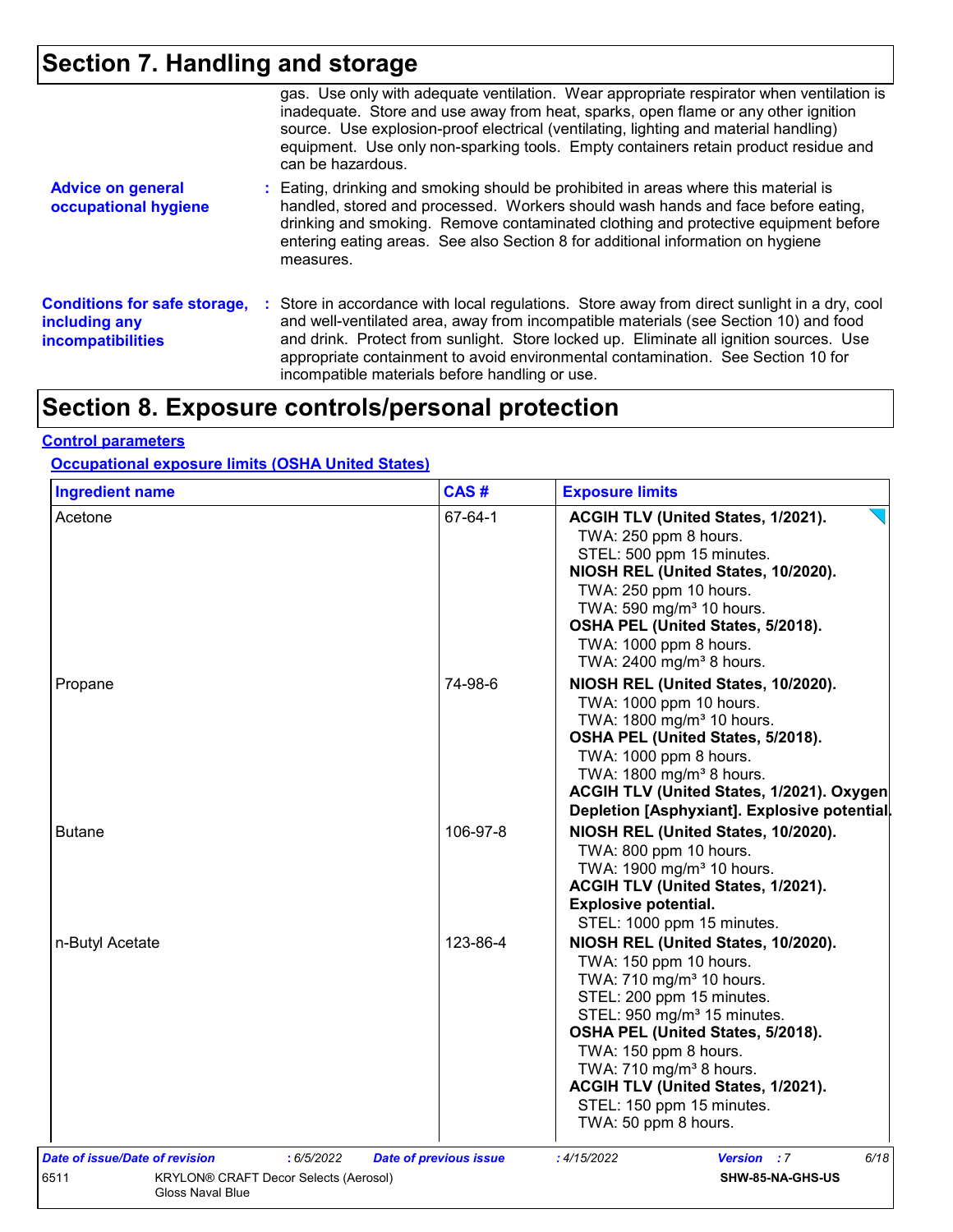| 2-Propoxyethanol                     | 2807-30-9  | None.                                                                                                                                                                                                                                                                                                                                                              |
|--------------------------------------|------------|--------------------------------------------------------------------------------------------------------------------------------------------------------------------------------------------------------------------------------------------------------------------------------------------------------------------------------------------------------------------|
| 2-methoxy-1-methylethyl acetate      | 108-65-6   | OARS WEEL (United States, 1/2021).<br>TWA: 50 ppm 8 hours.                                                                                                                                                                                                                                                                                                         |
| Zirconium 2-Ethylhexanoate           | 22464-99-9 | ACGIH TLV (United States, 1/2021).<br>TWA: 5 mg/m <sup>3</sup> , (as Zr) 8 hours.<br>STEL: 10 mg/m <sup>3</sup> , (as Zr) 15 minutes.<br>NIOSH REL (United States, 10/2020).<br>TWA: $5 \text{ mg/m}^3$ , (as Zr) 10 hours.<br>STEL: 10 mg/m <sup>3</sup> , (as Zr) 15 minutes.<br>OSHA PEL (United States, 5/2018).<br>TWA: $5 \text{ mg/m}^3$ , (as Zr) 8 hours. |
| Methyl Ethyl Ketoxime                | 96-29-7    | OARS WEEL (United States, 1/2021). Skin<br>sensitizer.<br>TWA: 10 ppm 8 hours.                                                                                                                                                                                                                                                                                     |
| Light Aromatic Hydrocarbons          | 64742-95-6 | None.                                                                                                                                                                                                                                                                                                                                                              |
| Cobalt 2-Ethylhexanoate              | 136-52-7   | ACGIH TLV (United States, 1/2021). Skin<br>sensitizer. Inhalation sensitizer.<br>TWA: $0.02$ mg/m <sup>3</sup> , (as Co) 8 hours.                                                                                                                                                                                                                                  |
| Hydrotreated Heavy Petroleum Naphtha | 64742-48-9 | None.                                                                                                                                                                                                                                                                                                                                                              |

#### **Occupational exposure limits (Canada)**

| <b>Ingredient name</b>                                                   | CAS#                          | <b>Exposure limits</b>                                                                                                                                                                                                                                                                                                                                                                                                                                                                                                                                                                                                                                                                                                                     |
|--------------------------------------------------------------------------|-------------------------------|--------------------------------------------------------------------------------------------------------------------------------------------------------------------------------------------------------------------------------------------------------------------------------------------------------------------------------------------------------------------------------------------------------------------------------------------------------------------------------------------------------------------------------------------------------------------------------------------------------------------------------------------------------------------------------------------------------------------------------------------|
| acetone                                                                  | 67-64-1                       | CA Alberta Provincial (Canada, 6/2018).<br>8 hrs OEL: 1200 mg/m <sup>3</sup> 8 hours.<br>15 min OEL: 1800 mg/m <sup>3</sup> 15 minutes.<br>8 hrs OEL: 500 ppm 8 hours.<br>15 min OEL: 750 ppm 15 minutes.<br><b>CA British Columbia Provincial (Canada,</b><br>$6/2021$ ).<br>TWA: 250 ppm 8 hours.<br>STEL: 500 ppm 15 minutes.<br>CA Ontario Provincial (Canada, 6/2019).<br>TWA: 250 ppm 8 hours.<br>STEL: 500 ppm 15 minutes.<br>CA Quebec Provincial (Canada, 6/2021).<br>TWAEV: 500 ppm 8 hours.<br>TWAEV: 1190 mg/m <sup>3</sup> 8 hours.<br>STEV: 1000 ppm 15 minutes.<br>STEV: 2380 mg/m <sup>3</sup> 15 minutes.<br><b>CA Saskatchewan Provincial (Canada,</b><br>7/2013).<br>STEL: 750 ppm 15 minutes.<br>TWA: 500 ppm 8 hours. |
| Normal propane                                                           | 74-98-6                       | CA Alberta Provincial (Canada, 6/2018).<br>8 hrs OEL: 1000 ppm 8 hours.<br>CA Quebec Provincial (Canada, 6/2021).<br>TWAEV: 1000 ppm 8 hours.<br>TWAEV: 1800 mg/m <sup>3</sup> 8 hours.<br><b>CA Saskatchewan Provincial (Canada,</b><br>7/2013).<br>STEL: 1250 ppm 15 minutes.<br>TWA: 1000 ppm 8 hours.<br><b>CA British Columbia Provincial (Canada,</b><br>6/2021). Oxygen Depletion [Asphyxiant].<br><b>Explosive potential.</b>                                                                                                                                                                                                                                                                                                      |
| Date of issue/Date of revision<br>:6/5/2022                              | <b>Date of previous issue</b> | 7/18<br>:4/15/2022<br><b>Version</b> : 7                                                                                                                                                                                                                                                                                                                                                                                                                                                                                                                                                                                                                                                                                                   |
| 6511<br>KRYLON® CRAFT Decor Selects (Aerosol)<br><b>Gloss Naval Blue</b> |                               | SHW-85-NA-GHS-US                                                                                                                                                                                                                                                                                                                                                                                                                                                                                                                                                                                                                                                                                                                           |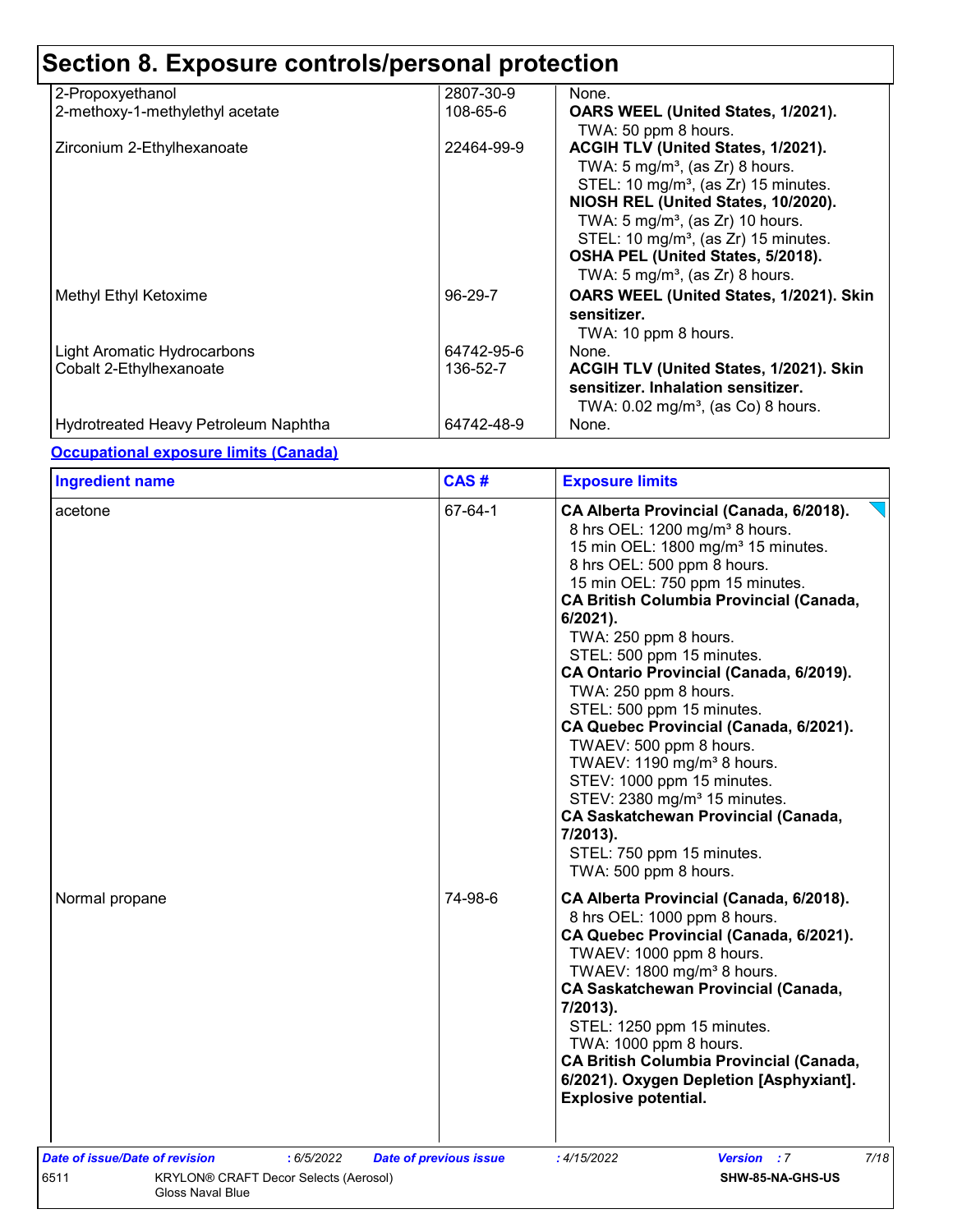|                            |            | CA Ontario Provincial (Canada, 6/2019).<br><b>Oxygen Depletion [Asphyxiant]. Explosive</b><br>potential.                                                                                                                                                                                                                                                                                                                                                                                                                                                                                                                                    |
|----------------------------|------------|---------------------------------------------------------------------------------------------------------------------------------------------------------------------------------------------------------------------------------------------------------------------------------------------------------------------------------------------------------------------------------------------------------------------------------------------------------------------------------------------------------------------------------------------------------------------------------------------------------------------------------------------|
| <b>Butane</b>              | 106-97-8   | CA Alberta Provincial (Canada, 6/2018).<br>8 hrs OEL: 1000 ppm 8 hours.<br>CA Quebec Provincial (Canada, 6/2021).<br>TWAEV: 800 ppm 8 hours.<br>TWAEV: 1900 mg/m <sup>3</sup> 8 hours.<br><b>CA Saskatchewan Provincial (Canada,</b><br>7/2013).<br>STEL: 1250 ppm 15 minutes.<br>TWA: 1000 ppm 8 hours.<br><b>CA British Columbia Provincial (Canada,</b><br>6/2021). Explosive potential.<br>STEL: 1000 ppm 15 minutes.<br>CA Ontario Provincial (Canada, 6/2019).<br><b>Explosive potential.</b><br>STEL: 1000 ppm 15 minutes.                                                                                                           |
| n-butyl acetate            | 123-86-4   | CA Alberta Provincial (Canada, 6/2018).<br>15 min OEL: 200 ppm 15 minutes.<br>15 min OEL: 950 mg/m <sup>3</sup> 15 minutes.<br>8 hrs OEL: 150 ppm 8 hours.<br>8 hrs OEL: 713 mg/m <sup>3</sup> 8 hours.<br><b>CA Saskatchewan Provincial (Canada,</b><br>7/2013).<br>STEL: 200 ppm 15 minutes.<br>TWA: 150 ppm 8 hours.<br>CA Ontario Provincial (Canada, 6/2019).<br>STEL: 150 ppm 15 minutes.<br>TWA: 50 ppm 8 hours.<br><b>CA British Columbia Provincial (Canada,</b><br>6/2021).<br>STEL: 150 ppm 15 minutes.<br>TWA: 50 ppm 8 hours.<br>CA Quebec Provincial (Canada, 6/2021).<br>STEV: 150 ppm 15 minutes.<br>TWAEV: 50 ppm 8 hours. |
| 2-Propoxyethanol           | 2807-30-9  | CA Ontario Provincial (Canada, 6/2019).<br>Absorbed through skin.<br>TWA: 110 mg/m <sup>3</sup> 8 hours.<br>TWA: 25 ppm 8 hours.                                                                                                                                                                                                                                                                                                                                                                                                                                                                                                            |
| Zirconium 2-Ethylhexanoate | 22464-99-9 | CA Alberta Provincial (Canada, 6/2018).<br>8 hrs OEL: 5 mg/m <sup>3</sup> , (as Zr) 8 hours.<br>15 min OEL: 10 mg/m <sup>3</sup> , (as Zr) 15 minutes.<br><b>CA British Columbia Provincial (Canada,</b><br>$6/2021$ ).<br>TWA: $5 \text{ mg/m}^3$ , (as Zr) 8 hours.<br>STEL: 10 mg/m <sup>3</sup> , (as Zr) 15 minutes.<br>CA Quebec Provincial (Canada, 6/2021).<br>TWAEV: 5 mg/m <sup>3</sup> , (as Zr) 8 hours.<br>STEV: 10 mg/m <sup>3</sup> , (as Zr) 15 minutes.<br>CA Ontario Provincial (Canada, 6/2019).<br>STEL: 10 mg/m <sup>3</sup> , (as Zr) 15 minutes.<br>TWA: 5 mg/m <sup>3</sup> , (as Zr) 8 hours.                      |
| Methyl Ethyl Ketoxime      | 96-29-7    | OARS WEEL (United States, 1/2021). Skin<br>sensitizer.<br>TWA: 10 ppm 8 hours.                                                                                                                                                                                                                                                                                                                                                                                                                                                                                                                                                              |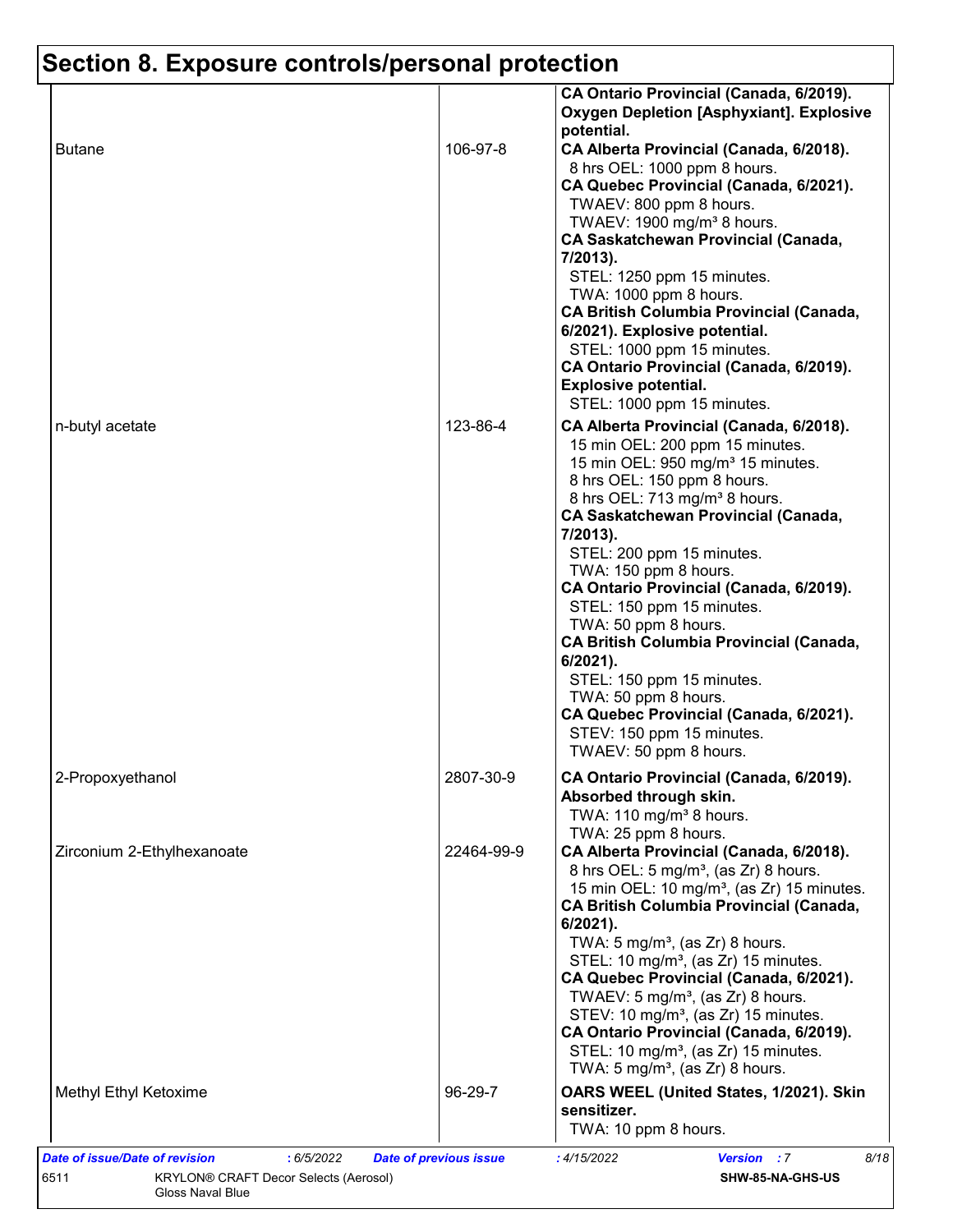| Cobalt 2-Ethylhexanoate | 136-52-7 | <b>CA British Columbia Provincial (Canada,</b><br>6/2021). Skin sensitizer. Inhalation<br>sensitizer.<br>TWA: $0.02 \text{ mg/m}^3$ , (as Co, Total) 8 hours.<br>CA Quebec Provincial (Canada, 6/2021).<br>Skin sensitizer.<br>TWAEV: $0.02$ mg/m <sup>3</sup> , (as Co) 8 hours.<br>CA Ontario Provincial (Canada, 6/2019).<br>TWA: $0.02$ mg/m <sup>3</sup> , (as Co) 8 hours.<br><b>CA Saskatchewan Provincial (Canada,</b><br>7/2013).<br>STEL: 0.06 mg/m <sup>3</sup> , (measured as Co) 15<br>minutes.<br>TWA: $0.02 \text{ mg/m}^3$ , (measured as Co) 8<br>hours. |
|-------------------------|----------|---------------------------------------------------------------------------------------------------------------------------------------------------------------------------------------------------------------------------------------------------------------------------------------------------------------------------------------------------------------------------------------------------------------------------------------------------------------------------------------------------------------------------------------------------------------------------|
|-------------------------|----------|---------------------------------------------------------------------------------------------------------------------------------------------------------------------------------------------------------------------------------------------------------------------------------------------------------------------------------------------------------------------------------------------------------------------------------------------------------------------------------------------------------------------------------------------------------------------------|

#### **Occupational exposure limits (Mexico)**

|                            | CAS#       | <b>Exposure limits</b>                                                                                                                |
|----------------------------|------------|---------------------------------------------------------------------------------------------------------------------------------------|
| Acetone                    | 67-64-1    | NOM-010-STPS-2014 (Mexico, 4/2016).<br>TWA: 500 ppm 8 hours.<br>STEL: 750 ppm 15 minutes.                                             |
| Propane                    | 74-98-6    | NOM-010-STPS-2014 (Mexico, 4/2016).<br>TWA: 1000 ppm 8 hours.                                                                         |
| <b>Butane</b>              | 106-97-8   | NOM-010-STPS-2014 (Mexico, 4/2016).<br>TWA: 1000 ppm 8 hours.                                                                         |
| n-Butyl Acetate            | 123-86-4   | NOM-010-STPS-2014 (Mexico, 4/2016).<br>TWA: 150 ppm 8 hours.<br>STEL: 200 ppm 15 minutes.                                             |
| Zirconium 2-Ethylhexanoate | 22464-99-9 | NOM-010-STPS-2014 (Mexico, 4/2016).<br>TWA: $5 \text{ mg/m}^3$ , (as Zr) 8 hours.<br>STEL: 10 mg/m <sup>3</sup> , (as Zr) 15 minutes. |
| Cobalt 2-Ethylhexanoate    | 136-52-7   | NOM-010-STPS-2014 (Mexico, 4/2016).<br>TWA: $0.02$ mg/m <sup>3</sup> , (as Co) 8 hours.                                               |

| <b>Appropriate engineering</b><br><b>controls</b> | : Use only with adequate ventilation. Use process enclosures, local exhaust ventilation or<br>other engineering controls to keep worker exposure to airborne contaminants below any<br>recommended or statutory limits. The engineering controls also need to keep gas,<br>vapor or dust concentrations below any lower explosive limits. Use explosion-proof<br>ventilation equipment.                                                                                     |
|---------------------------------------------------|-----------------------------------------------------------------------------------------------------------------------------------------------------------------------------------------------------------------------------------------------------------------------------------------------------------------------------------------------------------------------------------------------------------------------------------------------------------------------------|
| <b>Environmental exposure</b><br><b>controls</b>  | : Emissions from ventilation or work process equipment should be checked to ensure<br>they comply with the requirements of environmental protection legislation. In some<br>cases, fume scrubbers, filters or engineering modifications to the process equipment<br>will be necessary to reduce emissions to acceptable levels.                                                                                                                                             |
| <b>Individual protection measures</b>             |                                                                                                                                                                                                                                                                                                                                                                                                                                                                             |
| <b>Hygiene measures</b>                           | : Wash hands, forearms and face thoroughly after handling chemical products, before<br>eating, smoking and using the lavatory and at the end of the working period.<br>Appropriate techniques should be used to remove potentially contaminated clothing.<br>Contaminated work clothing should not be allowed out of the workplace. Wash<br>contaminated clothing before reusing. Ensure that eyewash stations and safety<br>showers are close to the workstation location. |
| <b>Eye/face protection</b>                        | : Safety eyewear complying with an approved standard should be used when a risk<br>assessment indicates this is necessary to avoid exposure to liquid splashes, mists,<br>gases or dusts. If contact is possible, the following protection should be worn, unless<br>the assessment indicates a higher degree of protection: chemical splash goggles.                                                                                                                       |
| <b>Skin protection</b>                            |                                                                                                                                                                                                                                                                                                                                                                                                                                                                             |

| Date of issue/Date of revision |                                                                  | : 6/5/2022 | <b>Date of previous issue</b> | : 4/15/2022 | <b>Version</b> : 7 |                         | 9/18 |  |
|--------------------------------|------------------------------------------------------------------|------------|-------------------------------|-------------|--------------------|-------------------------|------|--|
| 6511                           | <b>KRYLON® CRAFT Decor Selects (Aerosol)</b><br>Gloss Naval Blue |            |                               |             |                    | <b>SHW-85-NA-GHS-US</b> |      |  |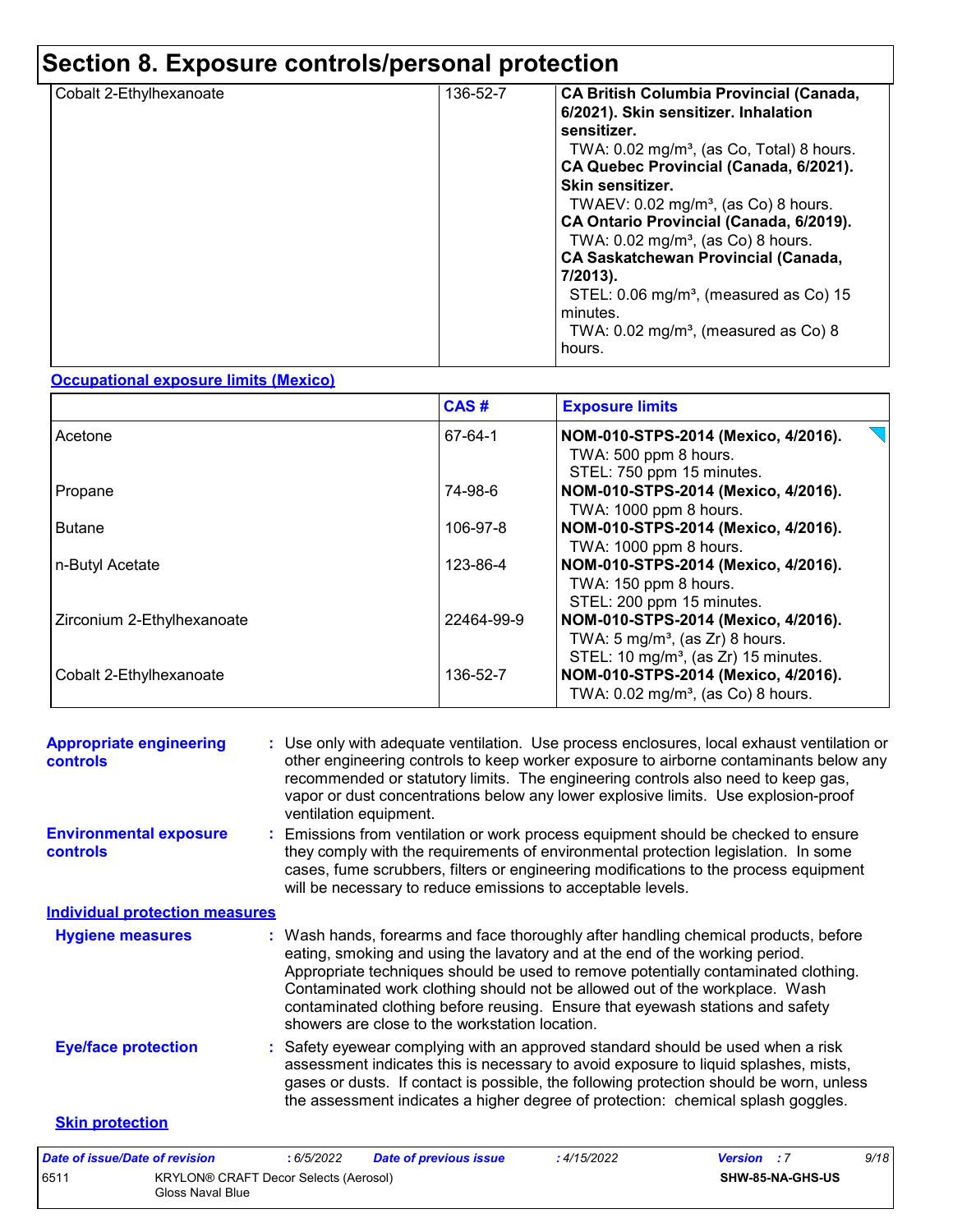| <b>Hand protection</b>        | : Chemical-resistant, impervious gloves complying with an approved standard should be<br>worn at all times when handling chemical products if a risk assessment indicates this is<br>necessary. Considering the parameters specified by the glove manufacturer, check<br>during use that the gloves are still retaining their protective properties. It should be<br>noted that the time to breakthrough for any glove material may be different for different<br>glove manufacturers. In the case of mixtures, consisting of several substances, the<br>protection time of the gloves cannot be accurately estimated. |
|-------------------------------|------------------------------------------------------------------------------------------------------------------------------------------------------------------------------------------------------------------------------------------------------------------------------------------------------------------------------------------------------------------------------------------------------------------------------------------------------------------------------------------------------------------------------------------------------------------------------------------------------------------------|
| <b>Body protection</b>        | : Personal protective equipment for the body should be selected based on the task being<br>performed and the risks involved and should be approved by a specialist before<br>handling this product. When there is a risk of ignition from static electricity, wear anti-<br>static protective clothing. For the greatest protection from static discharges, clothing<br>should include anti-static overalls, boots and gloves.                                                                                                                                                                                         |
| <b>Other skin protection</b>  | : Appropriate footwear and any additional skin protection measures should be selected<br>based on the task being performed and the risks involved and should be approved by a<br>specialist before handling this product.                                                                                                                                                                                                                                                                                                                                                                                              |
| <b>Respiratory protection</b> | : Based on the hazard and potential for exposure, select a respirator that meets the<br>appropriate standard or certification. Respirators must be used according to a<br>respiratory protection program to ensure proper fitting, training, and other important<br>aspects of use.                                                                                                                                                                                                                                                                                                                                    |

### **Section 9. Physical and chemical properties**

The conditions of measurement of all properties are at standard temperature and pressure unless otherwise indicated.

| <b>Appearance</b>                                                 |                                                                |                |                  |       |
|-------------------------------------------------------------------|----------------------------------------------------------------|----------------|------------------|-------|
| <b>Physical state</b>                                             | : Liquid.                                                      |                |                  |       |
| <b>Color</b>                                                      | : Not available.                                               |                |                  |       |
| <b>Odor</b>                                                       | : Not available.                                               |                |                  |       |
| <b>Odor threshold</b>                                             | : Not available.                                               |                |                  |       |
| pH                                                                | : Not applicable.                                              |                |                  |       |
| <b>Melting point/freezing point</b>                               | : Not available.                                               |                |                  |       |
| <b>Boiling point, initial boiling</b><br>point, and boiling range | : Not available.                                               |                |                  |       |
| <b>Flash point</b>                                                | : Closed cup: -29°C (-20.2°F) [Pensky-Martens Closed Cup]      |                |                  |       |
| <b>Evaporation rate</b>                                           | $: 5.6$ (butyl acetate = 1)                                    |                |                  |       |
| <b>Flammability</b>                                               | : Not available.                                               |                |                  |       |
| Lower and upper explosion<br>limit/flammability limit             | : Lower: 1.26%<br>Upper: 15.8%                                 |                |                  |       |
| <b>Vapor pressure</b>                                             | : $101.3$ kPa (760 mm Hg)                                      |                |                  |       |
| <b>Relative vapor density</b>                                     | : $1.55$ [Air = 1]                                             |                |                  |       |
| <b>Relative density</b>                                           | : 0.74                                                         |                |                  |       |
| <b>Solubility</b>                                                 | : Not available.                                               |                |                  |       |
| <b>Partition coefficient: n-</b><br>octanol/water                 | : Not applicable.                                              |                |                  |       |
| <b>Auto-ignition temperature</b>                                  | : Not available.                                               |                |                  |       |
| <b>Decomposition temperature</b>                                  | : Not available.                                               |                |                  |       |
| <b>Viscosity</b>                                                  | Kinematic (40°C (104°F)): <20.5 mm <sup>2</sup> /s (<20.5 cSt) |                |                  |       |
| <b>Molecular weight</b>                                           | Not applicable.                                                |                |                  |       |
| <b>Aerosol product</b>                                            |                                                                |                |                  |       |
| <b>Type of aerosol</b>                                            | : Spray                                                        |                |                  |       |
| <b>Heat of combustion</b>                                         | : $28.282$ kJ/g                                                |                |                  |       |
| <b>Date of issue/Date of revision</b>                             | : 6/5/2022<br><b>Date of previous issue</b><br>:4/15/2022      | <b>Version</b> | $\cdot$ : 7      | 10/18 |
| 6511                                                              | <b>KRYLON® CRAFT Decor Selects (Aerosol)</b>                   |                | SHW-85-NA-GHS-US |       |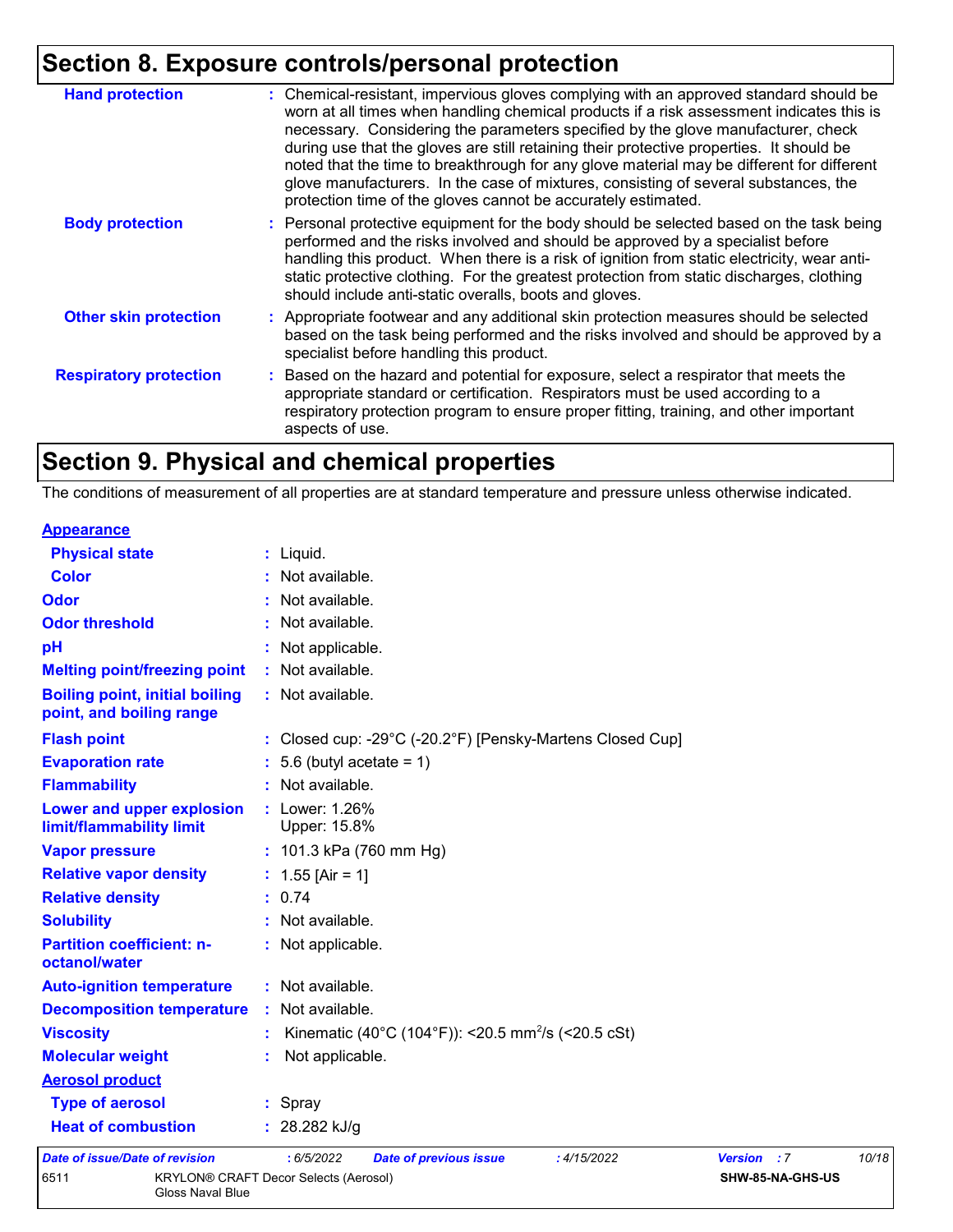### **Section 10. Stability and reactivity**

| <b>Reactivity</b>                            | : No specific test data related to reactivity available for this product or its ingredients.              |
|----------------------------------------------|-----------------------------------------------------------------------------------------------------------|
| <b>Chemical stability</b>                    | : The product is stable.                                                                                  |
| <b>Possibility of hazardous</b><br>reactions | : Under normal conditions of storage and use, hazardous reactions will not occur.                         |
| <b>Conditions to avoid</b>                   | : Avoid all possible sources of ignition (spark or flame).                                                |
| <b>Incompatible materials</b>                | : No specific data.                                                                                       |
| <b>Hazardous decomposition</b><br>products   | : Under normal conditions of storage and use, hazardous decomposition products should<br>not be produced. |

### **Section 11. Toxicological information**

#### **Information on toxicological effects**

#### **Acute toxicity**

| <b>Product/ingredient name</b> | <b>Result</b>                | <b>Species</b> | <b>Dose</b>              | <b>Exposure</b> |
|--------------------------------|------------------------------|----------------|--------------------------|-----------------|
| Acetone                        | LD50 Oral                    | Rat            | 5800 mg/kg               |                 |
| <b>Butane</b>                  | <b>LC50 Inhalation Vapor</b> | Rat            | 658000 mg/m <sup>3</sup> | 4 hours         |
| n-Butyl Acetate                | LD50 Dermal                  | Rabbit         | >17600 mg/kg             |                 |
|                                | LD50 Oral                    | Rat            | 10768 mg/kg              |                 |
| 2-Propoxyethanol               | LD50 Oral                    | Rat            | 3089 mg/kg               |                 |
| 2-methoxy-1-methylethyl        | LD50 Dermal                  | Rabbit         | $>5$ g/kg                |                 |
| acetate                        |                              |                |                          |                 |
|                                | LD50 Oral                    | Rat            | 8532 mg/kg               |                 |
| Zirconium 2-Ethylhexanoate     | LD50 Dermal                  | Rabbit         | $>5$ g/kg                |                 |
|                                | LD50 Oral                    | Rat            | $>5$ g/kg                |                 |
| Methyl Ethyl Ketoxime          | LD50 Oral                    | Rat            | 930 mg/kg                |                 |
| Light Aromatic Hydrocarbons    | LD50 Oral                    | Rat            | 8400 mg/kg               |                 |
| Cobalt 2-Ethylhexanoate        | LD50 Dermal                  | Rabbit         | $>5$ g/kg                |                 |
|                                | LD50 Oral                    | Rat            | $1.22$ g/kg              |                 |
| <b>Hydrotreated Heavy</b>      | <b>LC50 Inhalation Vapor</b> | Rat            | 8500 mg/m <sup>3</sup>   | 4 hours         |
| Petroleum Naphtha              |                              |                |                          |                 |
|                                | LD50 Oral                    | Rat            | $>6$ g/kg                |                 |

#### **Irritation/Corrosion**

| <b>Product/ingredient name</b> | <b>Result</b>            | <b>Species</b> | <b>Score</b> | <b>Exposure</b>  | <b>Observation</b>       |
|--------------------------------|--------------------------|----------------|--------------|------------------|--------------------------|
| Acetone                        | Eyes - Mild irritant     | Human          |              | 186300 ppm       |                          |
|                                | Eyes - Mild irritant     | Rabbit         |              | 10 uL            |                          |
|                                | Eyes - Moderate irritant | Rabbit         |              | 24 hours 20      | $\blacksquare$           |
|                                |                          |                |              | mg               |                          |
|                                | Eyes - Severe irritant   | Rabbit         |              | 20 mg            |                          |
|                                | Skin - Mild irritant     | Rabbit         |              | 24 hours 500     |                          |
|                                |                          |                |              | mg               |                          |
|                                | Skin - Mild irritant     | Rabbit         |              | 395 mg           |                          |
| n-Butyl Acetate                | Eyes - Moderate irritant | Rabbit         |              | $100 \text{ mg}$ |                          |
|                                | Skin - Moderate irritant | Rabbit         |              | 24 hours 500     |                          |
|                                |                          |                |              | mg               |                          |
| 2-Propoxyethanol               | Eyes - Severe irritant   | Rabbit         |              | 24 hours 750     |                          |
|                                |                          |                |              | ug               |                          |
|                                | Eyes - Severe irritant   | Rabbit         |              | $100 \text{ mg}$ |                          |
|                                | Skin - Mild irritant     | Guinea pig     |              | 500 mg           | $\overline{\phantom{0}}$ |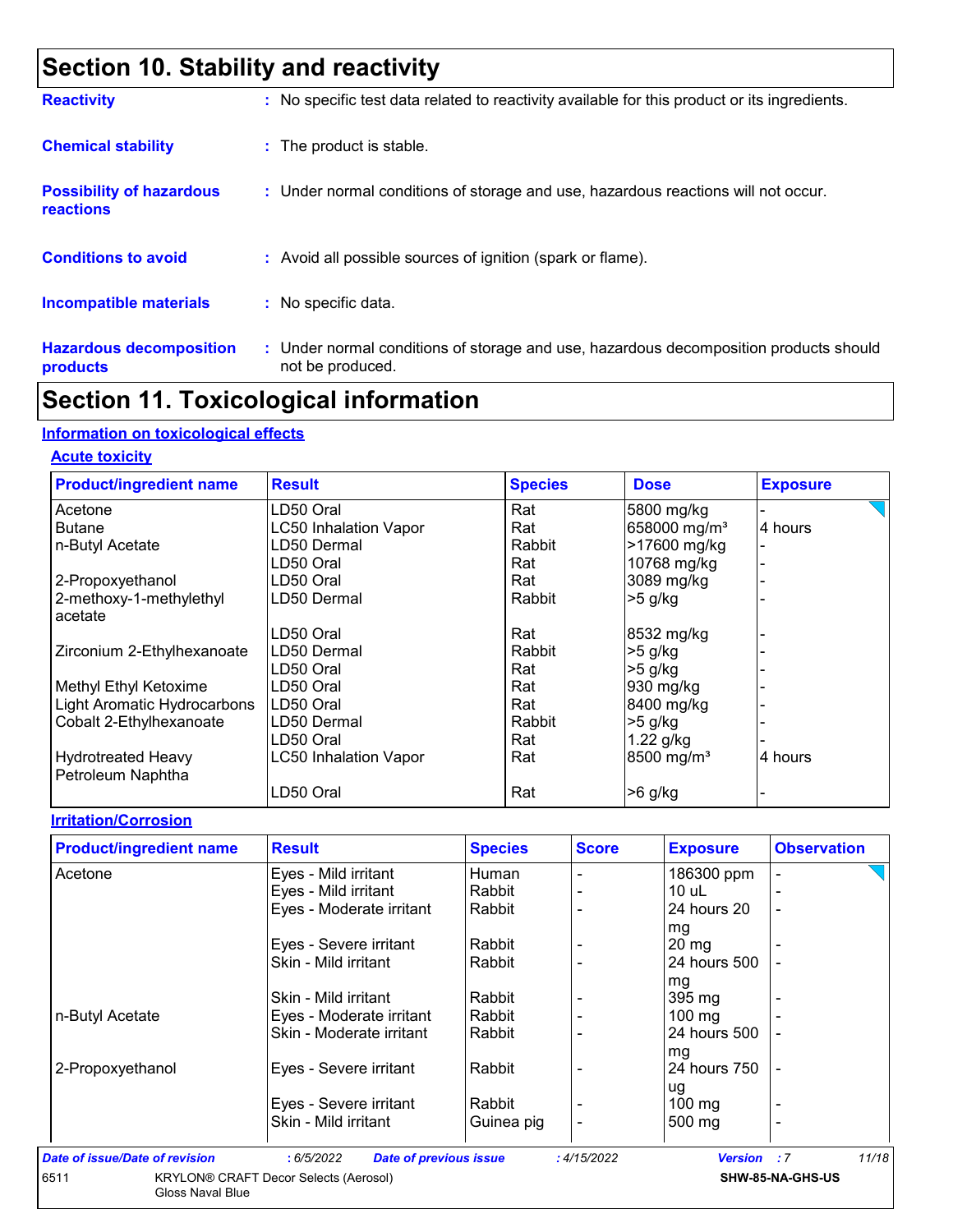### **Section 11. Toxicological information**

|                                                    | ISkin - Mild irritant  | Rabbit | 124 hours 500 |  |
|----------------------------------------------------|------------------------|--------|---------------|--|
|                                                    |                        |        | mq            |  |
| Methyl Ethyl Ketoxime                              | Eyes - Severe irritant | Rabbit | $100$ uL      |  |
| Light Aromatic Hydrocarbons   Eyes - Mild irritant |                        | Rabbit | 124 hours 100 |  |
|                                                    |                        |        | ' uL          |  |

#### **Sensitization**

Not available.

#### **Mutagenicity**

Not available.

#### **Carcinogenicity**

Not available.

#### **Classification**

| <b>Product/ingredient name</b> | <b>OSHA</b> |    | <b>NTP</b>                                       |  |
|--------------------------------|-------------|----|--------------------------------------------------|--|
| Cobalt 2-Ethylhexanoate        |             | 2Β | Reasonably anticipated to be a human carcinogen. |  |

#### **Reproductive toxicity**

Not available.

#### **Teratogenicity**

Not available.

#### **Specific target organ toxicity (single exposure)**

| <b>Name</b>                          | <b>Category</b> | <b>Route of</b><br>exposure | <b>Target organs</b>            |
|--------------------------------------|-----------------|-----------------------------|---------------------------------|
| Acetone                              | Category 3      |                             | Respiratory tract<br>irritation |
|                                      | Category 3      |                             | Narcotic effects                |
| Propane                              | Category 3      |                             | Respiratory tract<br>irritation |
|                                      | Category 3      |                             | Narcotic effects                |
| <b>Butane</b>                        | Category 3      |                             | Respiratory tract<br>irritation |
|                                      | Category 3      |                             | Narcotic effects                |
| n-Butyl Acetate                      | Category 3      |                             | Narcotic effects                |
| 2-Propoxyethanol                     | Category 3      |                             | Respiratory tract<br>irritation |
|                                      | Category 3      |                             | Narcotic effects                |
| 2-methoxy-1-methylethyl acetate      | Category 3      |                             | Narcotic effects                |
| Methyl Ethyl Ketoxime                | Category 1      |                             | upper respiratory<br>tract      |
|                                      | Category 3      |                             | Narcotic effects                |
| <b>Light Aromatic Hydrocarbons</b>   | Category 3      |                             | Respiratory tract<br>irritation |
|                                      | Category 3      |                             | Narcotic effects                |
| Hydrotreated Heavy Petroleum Naphtha | Category 3      |                             | Respiratory tract<br>irritation |
|                                      | Category 3      |                             | Narcotic effects                |

**Specific target organ toxicity (repeated exposure)**

|      | Date of issue/Date of revision | :6/5/2022                                    | <b>Dat</b> |
|------|--------------------------------|----------------------------------------------|------------|
| 6511 |                                | <b>KRYLON® CRAFT Decor Selects (Aerosol)</b> |            |
|      | Gloss Naval Blue               |                                              |            |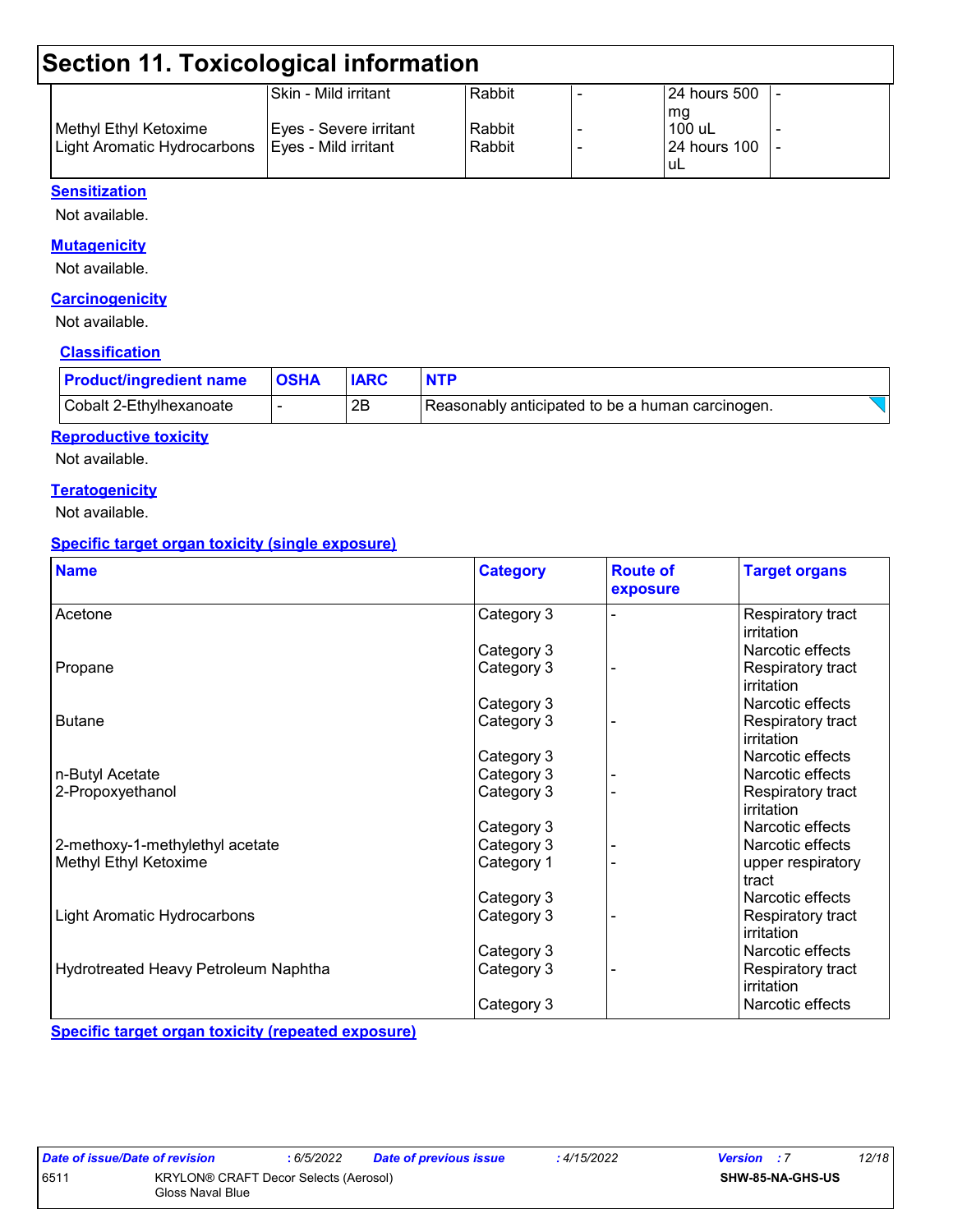# **Section 11. Toxicological information**

| <b>Name</b>                          | <b>Category</b> | <b>Route of</b><br>exposure | <b>Target organs</b> |
|--------------------------------------|-----------------|-----------------------------|----------------------|
| Acetone                              | Category 2      |                             |                      |
| Propane                              | Category 2      |                             |                      |
| <b>Butane</b>                        | Category 2      |                             |                      |
| 2-Propoxyethanol                     | Category 2      |                             |                      |
| Methyl Ethyl Ketoxime                | Category 2      |                             | blood system         |
| Light Aromatic Hydrocarbons          | Category 2      |                             |                      |
| Hydrotreated Heavy Petroleum Naphtha | Category 2      |                             |                      |

#### **Aspiration hazard**

| <b>Name</b>                          | Result                                |
|--------------------------------------|---------------------------------------|
| Propane                              | <b>ASPIRATION HAZARD - Category 1</b> |
| Butane                               | <b>ASPIRATION HAZARD - Category 1</b> |
| Light Aromatic Hydrocarbons          | <b>ASPIRATION HAZARD - Category 1</b> |
| Hydrotreated Heavy Petroleum Naphtha | <b>ASPIRATION HAZARD - Category 1</b> |

| <b>Information on the likely</b><br>routes of exposure | : Not available.                                                                                                                                                                                                                                                        |
|--------------------------------------------------------|-------------------------------------------------------------------------------------------------------------------------------------------------------------------------------------------------------------------------------------------------------------------------|
| <b>Potential acute health effects</b>                  |                                                                                                                                                                                                                                                                         |
| <b>Eye contact</b>                                     | : Causes serious eye irritation.                                                                                                                                                                                                                                        |
| <b>Inhalation</b>                                      | : Can cause central nervous system (CNS) depression. May cause drowsiness or<br>dizziness. May cause respiratory irritation.                                                                                                                                            |
| <b>Skin contact</b>                                    | : May cause an allergic skin reaction.                                                                                                                                                                                                                                  |
| <b>Ingestion</b>                                       | : Can cause central nervous system (CNS) depression. May be fatal if swallowed and<br>enters airways.                                                                                                                                                                   |
|                                                        | <b>Symptoms related to the physical, chemical and toxicological characteristics</b>                                                                                                                                                                                     |
| <b>Eye contact</b>                                     | : Adverse symptoms may include the following:<br>pain or irritation<br>watering<br>redness                                                                                                                                                                              |
| <b>Inhalation</b>                                      | : Adverse symptoms may include the following:<br>respiratory tract irritation<br>coughing<br>nausea or vomiting<br>headache<br>drowsiness/fatigue<br>dizziness/vertigo<br>unconsciousness<br>reduced fetal weight<br>increase in fetal deaths<br>skeletal malformations |
| <b>Skin contact</b>                                    | : Adverse symptoms may include the following:<br>irritation<br>redness<br>reduced fetal weight<br>increase in fetal deaths<br>skeletal malformations                                                                                                                    |
| <b>Ingestion</b>                                       | : Adverse symptoms may include the following:<br>nausea or vomiting<br>reduced fetal weight<br>increase in fetal deaths<br>skeletal malformations                                                                                                                       |

| Date of issue/Date of revision |                                                                  | : 6/5/2022 | <b>Date of previous issue</b> | : 4/15/2022 | <b>Version</b> : 7 |                         | 13/18 |
|--------------------------------|------------------------------------------------------------------|------------|-------------------------------|-------------|--------------------|-------------------------|-------|
| 6511                           | <b>KRYLON® CRAFT Decor Selects (Aerosol)</b><br>Gloss Naval Blue |            |                               |             |                    | <b>SHW-85-NA-GHS-US</b> |       |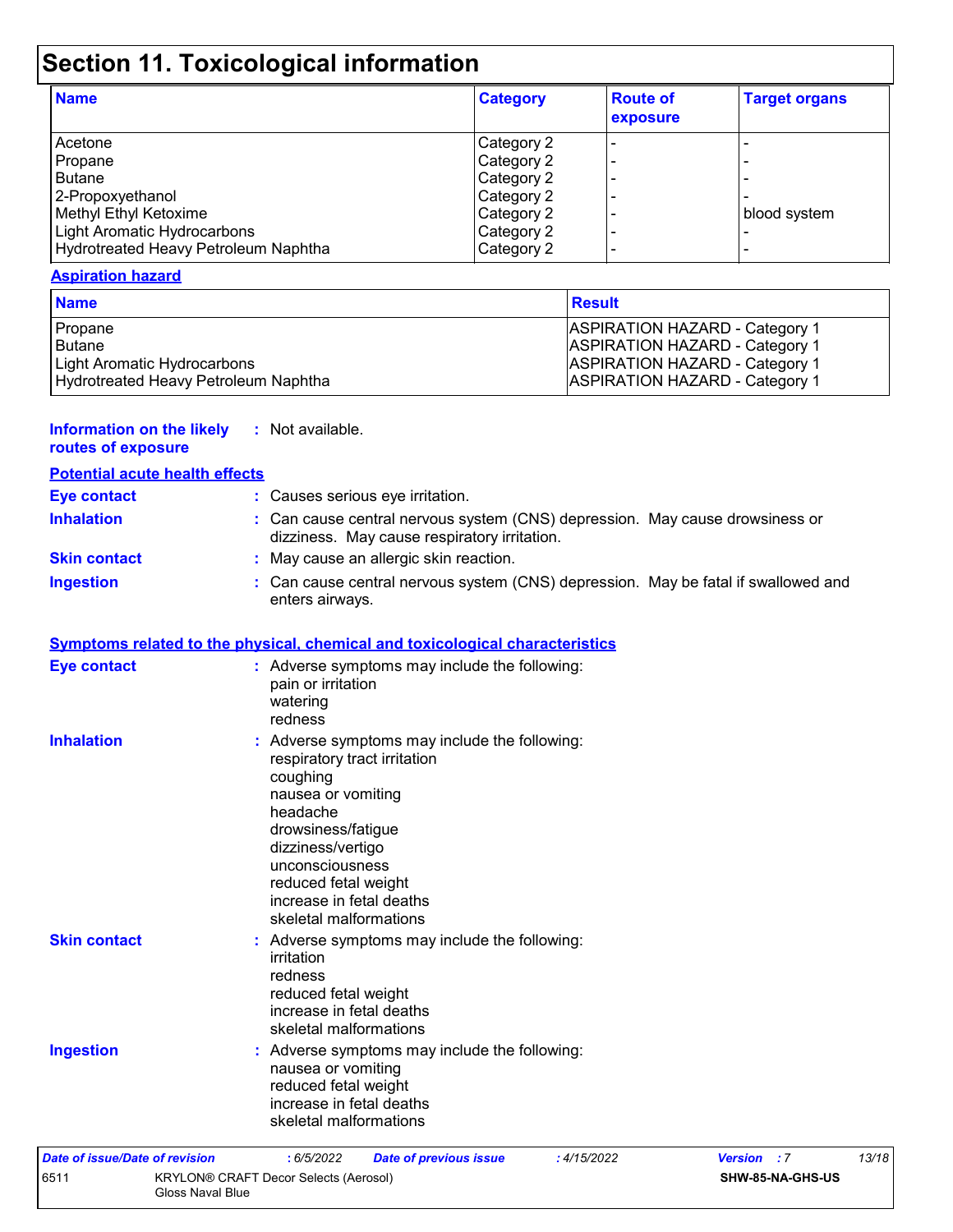### **Section 11. Toxicological information**

|                                                   | Delayed and immediate effects and also chronic effects from short and long term exposure                                                                                       |
|---------------------------------------------------|--------------------------------------------------------------------------------------------------------------------------------------------------------------------------------|
| <b>Short term exposure</b>                        |                                                                                                                                                                                |
| <b>Potential immediate</b><br><b>effects</b>      | : Not available.                                                                                                                                                               |
| <b>Potential delayed effects</b>                  | : Not available.                                                                                                                                                               |
| <b>Long term exposure</b>                         |                                                                                                                                                                                |
| <b>Potential immediate</b><br><b>effects</b>      | $:$ Not available.                                                                                                                                                             |
| <b>Potential delayed effects : Not available.</b> |                                                                                                                                                                                |
| <b>Potential chronic health effects</b>           |                                                                                                                                                                                |
| Not available.                                    |                                                                                                                                                                                |
| <b>General</b>                                    | : May cause damage to organs through prolonged or repeated exposure. Once<br>sensitized, a severe allergic reaction may occur when subsequently exposed to very low<br>levels. |
| <b>Carcinogenicity</b>                            | : Suspected of causing cancer. Risk of cancer depends on duration and level of<br>exposure.                                                                                    |
| <b>Mutagenicity</b>                               | : No known significant effects or critical hazards.                                                                                                                            |
| <b>Teratogenicity</b>                             | : Suspected of damaging the unborn child.                                                                                                                                      |
| <b>Developmental effects</b>                      | : No known significant effects or critical hazards.                                                                                                                            |
| <b>Fertility effects</b>                          | : May damage fertility.                                                                                                                                                        |

#### **Numerical measures of toxicity**

### **Acute toxicity estimates**

| <b>Route</b> | <b>ATE value</b> |
|--------------|------------------|
| Oral         | 97936.29 mg/kg   |
| Dermal       | 34875.34 mg/kg   |

### **Section 12. Ecological information**

#### **Toxicity**

| <b>Product/ingredient name</b> | <b>Result</b>                                                        | <b>Species</b>                                               | <b>Exposure</b>      |
|--------------------------------|----------------------------------------------------------------------|--------------------------------------------------------------|----------------------|
| Acetone                        | Acute EC50 7200000 µg/l Fresh water                                  | Algae - Selenastrum sp.                                      | 96 hours             |
|                                | Acute LC50 4.42589 ml/L Marine water                                 | l Crustaceans - Acartia tonsa -<br>  Copepodid               | 48 hours             |
|                                | Acute LC50 7460000 µg/l Fresh water                                  | Daphnia - Daphnia cucullata                                  | 48 hours             |
|                                | Acute LC50 5600 ppm Fresh water                                      | Fish - Poecilia reticulata                                   | 96 hours             |
|                                | Chronic NOEC 4.95 mg/l Marine water                                  | Algae - Ulva pertusa                                         | 96 hours             |
|                                | Chronic NOEC 0.016 ml/L Fresh water                                  | Crustaceans - Daphniidae                                     | 21 days              |
|                                | Chronic NOEC 0.1 ml/L Fresh water                                    | Daphnia - Daphnia magna -<br>Neonate                         | 21 days              |
|                                | Chronic NOEC 5 µg/l Marine water                                     | l Fish - Gasterosteus aculeatus -<br>l Larvae                | 42 days              |
| n-Butyl Acetate                | Acute LC50 32 mg/l Marine water<br>Acute LC50 18000 µg/l Fresh water | Crustaceans - Artemia salina<br>  Fish - Pimephales promelas | 48 hours<br>96 hours |
| Methyl Ethyl Ketoxime          | Acute LC50 843000 µg/l Fresh water                                   | Fish - Pimephales promelas                                   | 96 hours             |

#### **Persistence and degradability**

| Date of issue/Date of revision |                                                           | : 6/5/2022 | Date of previous issue | : 4/15/2022 | <b>Version</b> : 7 |                         | 14/18 |
|--------------------------------|-----------------------------------------------------------|------------|------------------------|-------------|--------------------|-------------------------|-------|
| 6511                           | KRYLON® CRAFT Decor Selects (Aerosol)<br>Gloss Naval Blue |            |                        |             |                    | <b>SHW-85-NA-GHS-US</b> |       |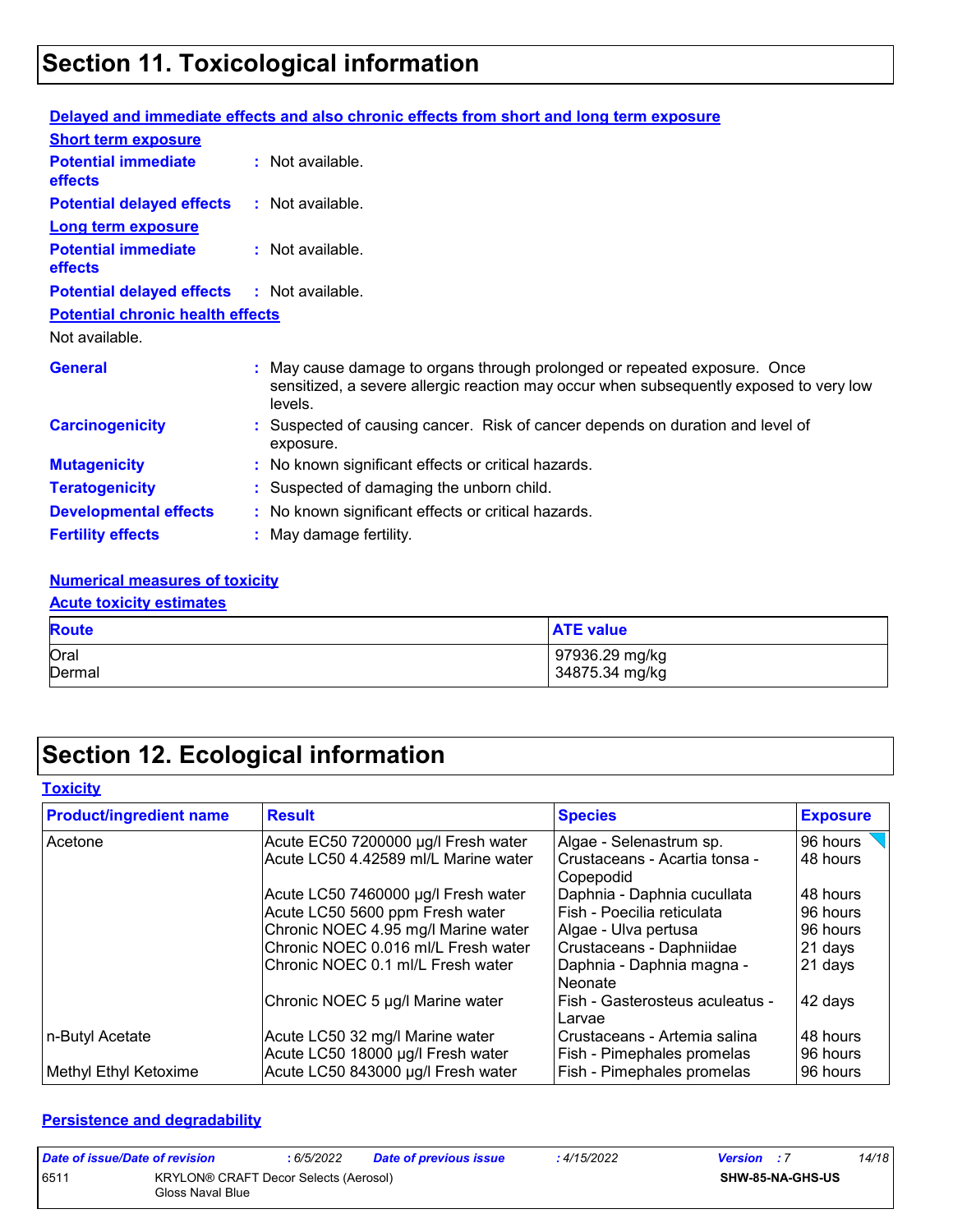### **Section 12. Ecological information**

| <b>Product/ingredient name</b> | <b>Aquatic half-life</b> | <b>Photolysis</b> | Biodegradability |
|--------------------------------|--------------------------|-------------------|------------------|
| Acetone                        |                          |                   | Readily          |
| In-Butyl Acetate               |                          |                   | Readily          |
| Light Aromatic Hydrocarbons  - |                          |                   | Readily          |

#### **Bioaccumulative potential**

| <b>Product/ingredient name</b> | $\mathsf{LogP}_\mathsf{ow}$ | <b>BCF</b> | <b>Potential</b> |
|--------------------------------|-----------------------------|------------|------------------|
| Zirconium 2-Ethylhexanoate     |                             | 2.96       | low              |
| Methyl Ethyl Ketoxime          |                             | 2.5 to 5.8 | low              |
| Light Aromatic Hydrocarbons    |                             | 10 to 2500 | high             |
| Cobalt 2-Ethylhexanoate        |                             | 15600      | high             |
| <b>Hydrotreated Heavy</b>      |                             | 10 to 2500 | high             |
| Petroleum Naphtha              |                             |            |                  |

#### **Mobility in soil**

**Soil/water partition coefficient (K**<sub>oc</sub>)

**:** Not available.

**Other adverse effects** : No known significant effects or critical hazards.

### **Section 13. Disposal considerations**

**Disposal methods :**

The generation of waste should be avoided or minimized wherever possible. Disposal of this product, solutions and any by-products should at all times comply with the requirements of environmental protection and waste disposal legislation and any regional local authority requirements. Dispose of surplus and non-recyclable products via a licensed waste disposal contractor. Waste should not be disposed of untreated to the sewer unless fully compliant with the requirements of all authorities with jurisdiction. Waste packaging should be recycled. Incineration or landfill should only be considered when recycling is not feasible. This material and its container must be disposed of in a safe way. Empty containers or liners may retain some product residues. Do not puncture or incinerate container.

### **Section 14. Transport information**

|                                        | <b>DOT</b><br><b>Classification</b>                       | <b>TDG</b><br><b>Classification</b> | <b>Mexico</b><br><b>Classification</b> | <b>IATA</b>            | <b>IMDG</b>                 |
|----------------------------------------|-----------------------------------------------------------|-------------------------------------|----------------------------------------|------------------------|-----------------------------|
| <b>UN number</b>                       | <b>UN1950</b>                                             | UN1950                              | <b>UN1950</b>                          | <b>UN1950</b>          | <b>UN1950</b>               |
| <b>UN proper</b><br>shipping name      | <b>AEROSOLS</b>                                           | <b>AEROSOLS</b>                     | <b>AEROSOLS</b>                        | AEROSOLS,<br>flammable | <b>AEROSOLS</b>             |
| <b>Transport</b>                       | 2.1                                                       | 2.1                                 | 2.1                                    | 2.1                    | 2.1                         |
| hazard class(es)                       |                                                           |                                     |                                        |                        |                             |
| <b>Packing group</b>                   | $\blacksquare$                                            | ۰                                   |                                        | $\blacksquare$         |                             |
| <b>Environmental</b><br><b>hazards</b> | No.                                                       | No.                                 | No.                                    | No.                    | No.                         |
|                                        |                                                           |                                     |                                        |                        |                             |
| <b>Date of issue/Date of revision</b>  | : 6/5/2022                                                | <b>Date of previous issue</b>       | :4/15/2022                             |                        | 15/18<br><b>Version</b> : 7 |
| 6511                                   | KRYLON® CRAFT Decor Selects (Aerosol)<br>Gloss Naval Blue |                                     |                                        |                        | SHW-85-NA-GHS-US            |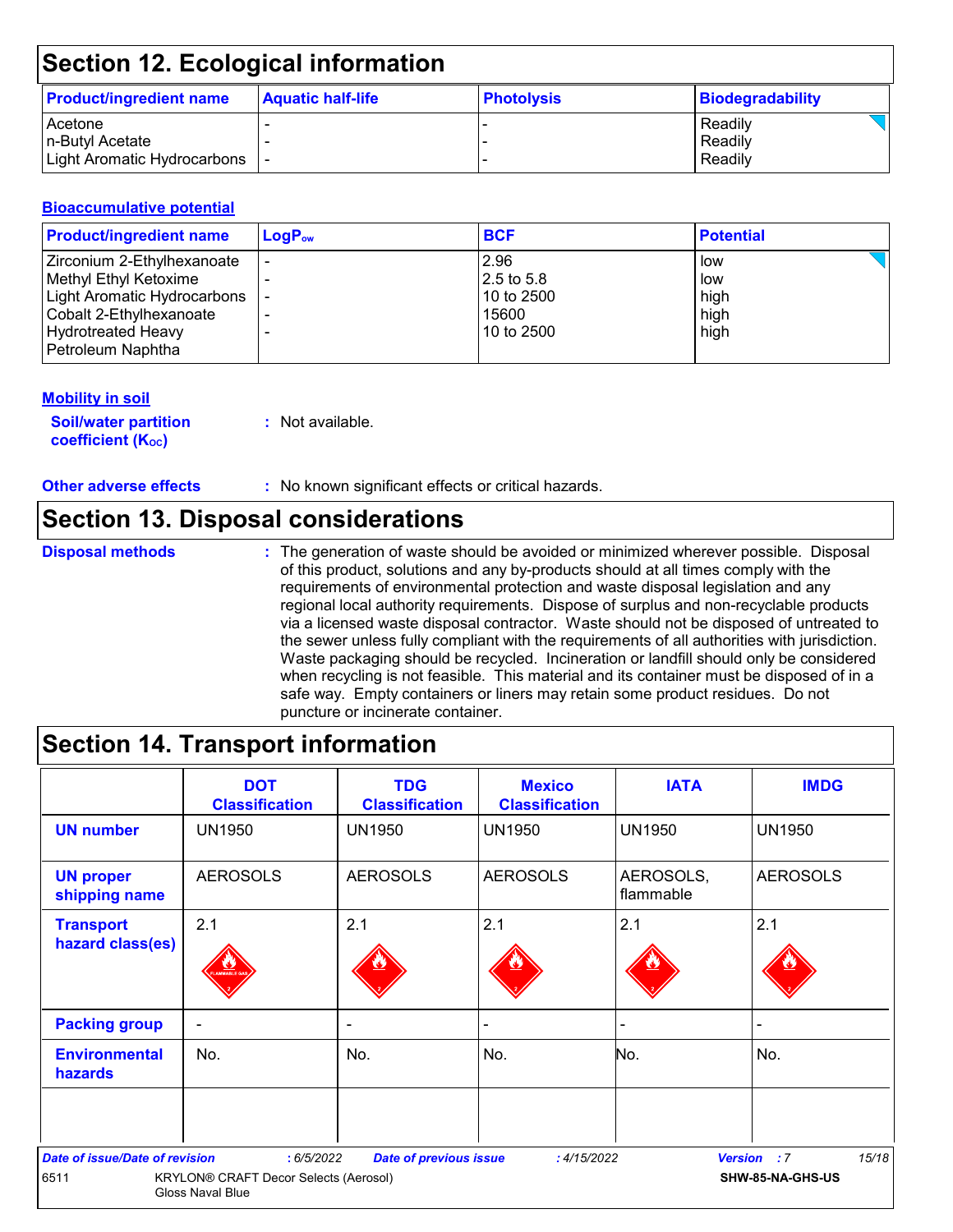|  |  |  | <b>Section 14. Transport information</b> |  |
|--|--|--|------------------------------------------|--|
|--|--|--|------------------------------------------|--|

| <b>Additional</b>                                        |                                                | Product classified                                                                                                                                                                                                                                                                                                                                                                                                                      |                                        |                                        |                                        |
|----------------------------------------------------------|------------------------------------------------|-----------------------------------------------------------------------------------------------------------------------------------------------------------------------------------------------------------------------------------------------------------------------------------------------------------------------------------------------------------------------------------------------------------------------------------------|----------------------------------------|----------------------------------------|----------------------------------------|
| <b>information</b>                                       |                                                | as per the                                                                                                                                                                                                                                                                                                                                                                                                                              |                                        |                                        |                                        |
|                                                          |                                                | following sections                                                                                                                                                                                                                                                                                                                                                                                                                      |                                        |                                        |                                        |
|                                                          |                                                | of the                                                                                                                                                                                                                                                                                                                                                                                                                                  |                                        |                                        |                                        |
|                                                          |                                                | Transportation of                                                                                                                                                                                                                                                                                                                                                                                                                       |                                        |                                        |                                        |
|                                                          |                                                | Dangerous Goods                                                                                                                                                                                                                                                                                                                                                                                                                         |                                        |                                        |                                        |
|                                                          |                                                | Regulations:                                                                                                                                                                                                                                                                                                                                                                                                                            |                                        |                                        |                                        |
|                                                          |                                                | 2.13-2.17 (Class                                                                                                                                                                                                                                                                                                                                                                                                                        |                                        |                                        |                                        |
|                                                          |                                                | 2).                                                                                                                                                                                                                                                                                                                                                                                                                                     |                                        |                                        |                                        |
|                                                          | Dependent upon                                 | Dependent upon<br>container size, this                                                                                                                                                                                                                                                                                                                                                                                                  | Dependent upon<br>container size, this | Dependent upon<br>container size, this | Dependent upon<br>container size, this |
|                                                          | container size, this<br>product may ship under | product may ship under                                                                                                                                                                                                                                                                                                                                                                                                                  | product may ship under                 | product may ship under                 | product may ship under                 |
|                                                          | the Limited Quantity                           | the Limited Quantity                                                                                                                                                                                                                                                                                                                                                                                                                    | the Limited Quantity                   | the Limited Quantity                   | the Limited Quantity                   |
|                                                          | shipping exception.                            | shipping exception.                                                                                                                                                                                                                                                                                                                                                                                                                     | shipping exception.                    | shipping exception.                    | shipping exception.                    |
|                                                          |                                                |                                                                                                                                                                                                                                                                                                                                                                                                                                         |                                        |                                        |                                        |
|                                                          |                                                |                                                                                                                                                                                                                                                                                                                                                                                                                                         |                                        |                                        |                                        |
| <b>Special precautions for user</b>                      |                                                | Multi-modal shipping descriptions are provided for informational purposes and do not<br>consider container sizes. The presence of a shipping description for a particular<br>mode of transport (sea, air, etc.), does not indicate that the product is packaged<br>suitably for that mode of transport. All packaging must be reviewed for suitability<br>prior to shipment, and compliance with the applicable regulations is the sole |                                        |                                        |                                        |
|                                                          |                                                | responsibility of the person offering the product for transport. People loading and                                                                                                                                                                                                                                                                                                                                                     |                                        |                                        |                                        |
|                                                          |                                                | unloading dangerous goods must be trained on all of the risks deriving from the                                                                                                                                                                                                                                                                                                                                                         |                                        |                                        |                                        |
|                                                          |                                                | substances and on all actions in case of emergency situations.                                                                                                                                                                                                                                                                                                                                                                          |                                        |                                        |                                        |
| <b>Transport in bulk according</b><br>to IMO instruments | : Not available.                               |                                                                                                                                                                                                                                                                                                                                                                                                                                         |                                        |                                        |                                        |

**Proper shipping name :**

: Not available.

### **Section 15. Regulatory information**

#### **SARA 313**

SARA 313 (40 CFR 372.45) supplier notification can be found on the Environmental Data Sheet.

#### **California Prop. 65**

WARNING: This product contains chemicals known to the State of California to cause cancer and birth defects or other reproductive harm.

#### **International regulations**

| <b>International lists</b> | : Australia inventory (AIIC): Not determined.                |
|----------------------------|--------------------------------------------------------------|
|                            | China inventory (IECSC): Not determined.                     |
|                            | Japan inventory (CSCL): Not determined.                      |
|                            | Japan inventory (ISHL): Not determined.                      |
|                            | Korea inventory (KECI): Not determined.                      |
|                            | New Zealand Inventory of Chemicals (NZIoC): Not determined.  |
|                            | Philippines inventory (PICCS): Not determined.               |
|                            | Taiwan Chemical Substances Inventory (TCSI): Not determined. |
|                            | Thailand inventory: Not determined.                          |
|                            | Turkey inventory: Not determined.                            |
|                            | Vietnam inventory: Not determined.                           |

### **Section 16. Other information**

#### **Hazardous Material Information System (U.S.A.)**



| Date of issue/Date of revision |                                       | : 6/5/2022              | <b>Date of previous issue</b> | : 4/15/2022 | <b>Version</b> : 7 | 16/18 |
|--------------------------------|---------------------------------------|-------------------------|-------------------------------|-------------|--------------------|-------|
| 6511                           | KRYLON® CRAFT Decor Selects (Aerosol) | <b>SHW-85-NA-GHS-US</b> |                               |             |                    |       |
|                                | Gloss Naval Blue                      |                         |                               |             |                    |       |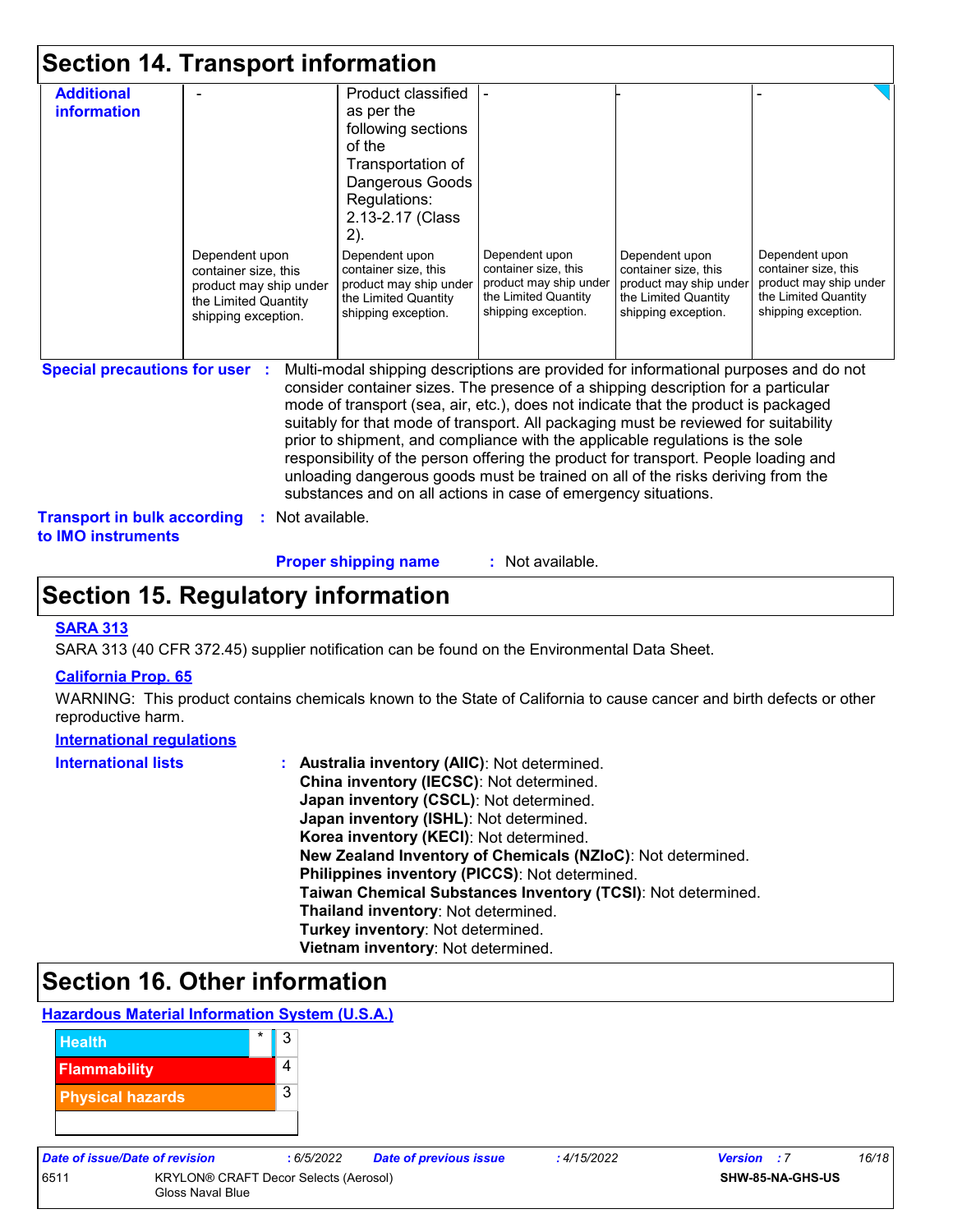### **Section 16. Other information**

**The customer is responsible for determining the PPE code for this material. For more information on HMIS® Personal Protective Equipment (PPE) codes, consult the HMIS® Implementation Manual.**

**Caution: HMIS® ratings are based on a 0-4 rating scale, with 0 representing minimal hazards or risks, and 4 representing significant hazards or risks. Although HMIS® ratings and the associated label are not required on SDSs or products leaving a facility under 29 CFR 1910.1200, the preparer may choose to provide them. HMIS® ratings are to be used with a fully implemented HMIS® program. HMIS® is a registered trademark and service mark of the American Coatings Association, Inc.**

**Procedure used to derive the classification**

|                                                                                                                                                                                                                                                                                                                                                                                                                                                                                                                                                                                                                                                                                                                                                                                    | <b>Justification</b> |                          |  |  |  |
|------------------------------------------------------------------------------------------------------------------------------------------------------------------------------------------------------------------------------------------------------------------------------------------------------------------------------------------------------------------------------------------------------------------------------------------------------------------------------------------------------------------------------------------------------------------------------------------------------------------------------------------------------------------------------------------------------------------------------------------------------------------------------------|----------------------|--------------------------|--|--|--|
| FLAMMABLE AEROSOLS - Category 1<br>On basis of test data<br>GASES UNDER PRESSURE - Compressed gas<br>Calculation method<br>SERIOUS EYE DAMAGE/ EYE IRRITATION - Category 2A<br>Calculation method<br>SKIN SENSITIZATION - Category 1<br>Calculation method<br><b>CARCINOGENICITY - Category 2</b><br>Calculation method<br>TOXIC TO REPRODUCTION - Category 1B<br>Calculation method<br>SPECIFIC TARGET ORGAN TOXICITY (SINGLE EXPOSURE) (Respiratory tract<br>Calculation method<br>irritation) - Category 3<br>SPECIFIC TARGET ORGAN TOXICITY (SINGLE EXPOSURE) (Narcotic effects) -<br>Calculation method<br>Category 3<br>SPECIFIC TARGET ORGAN TOXICITY (REPEATED EXPOSURE) - Category 2<br>Calculation method<br><b>ASPIRATION HAZARD - Category 1</b><br>Calculation method |                      |                          |  |  |  |
| <b>History</b>                                                                                                                                                                                                                                                                                                                                                                                                                                                                                                                                                                                                                                                                                                                                                                     |                      |                          |  |  |  |
| <b>Date of printing</b><br>Date of issue/Date of<br>revision                                                                                                                                                                                                                                                                                                                                                                                                                                                                                                                                                                                                                                                                                                                       |                      | : 6/5/2022<br>: 6/5/2022 |  |  |  |
| Date of previous issue<br><b>Version</b>                                                                                                                                                                                                                                                                                                                                                                                                                                                                                                                                                                                                                                                                                                                                           |                      | : 4/15/2022<br>: 7       |  |  |  |
| <b>Key to abbreviations</b><br>$:$ ATE = Acute Toxicity Estimate<br><b>BCF = Bioconcentration Factor</b><br>GHS = Globally Harmonized System of Classification and Labelling of Chemicals<br>IATA = International Air Transport Association<br><b>IBC</b> = Intermediate Bulk Container<br><b>IMDG = International Maritime Dangerous Goods</b><br>LogPow = logarithm of the octanol/water partition coefficient<br>MARPOL = International Convention for the Prevention of Pollution From Ships, 1973<br>as modified by the Protocol of 1978. ("Marpol" = marine pollution)<br>$N/A = Not available$                                                                                                                                                                              |                      |                          |  |  |  |

SGG = Segregation Group

#### UN = United Nations

**Indicates information that has changed from previously issued version.**

#### **Notice to reader**

**It is recommended that each customer or recipient of this Safety Data Sheet (SDS) study it carefully and consult resources, as necessary or appropriate, to become aware of and understand the data contained in this SDS and any hazards associated with the product. This information is provided in good faith and believed to be accurate as of the effective date herein. However, no warranty, express or implied, is given. The information presented here applies only to the product as shipped. The addition of any material can change the composition, hazards and risks of the product. Products shall not be repackaged, modified, or tinted except as specifically instructed by the manufacturer, including but not limited to the incorporation of products not specified by the manufacturer, or the use or addition of products in proportions not specified by the manufacturer. Regulatory requirements are subject to change and may differ between various locations and jurisdictions. The customer/buyer/user is responsible to ensure that his activities comply with all country, federal, state, provincial or local laws. The conditions for use of the product are not under the control of the manufacturer; the customer/buyer/user is responsible to determine the conditions necessary for the safe use of this product. The customer/buyer/user should not use the product for any purpose other than the purpose shown in the applicable section of this SDS** 

| Date of issue/Date of revision |                                                                  | : 6/5/2022 | <b>Date of previous issue</b> | : 4/15/2022 | <b>Version</b> : 7      |  | 17/18 |  |
|--------------------------------|------------------------------------------------------------------|------------|-------------------------------|-------------|-------------------------|--|-------|--|
| 6511                           | <b>KRYLON® CRAFT Decor Selects (Aerosol)</b><br>Gloss Naval Blue |            |                               |             | <b>SHW-85-NA-GHS-US</b> |  |       |  |